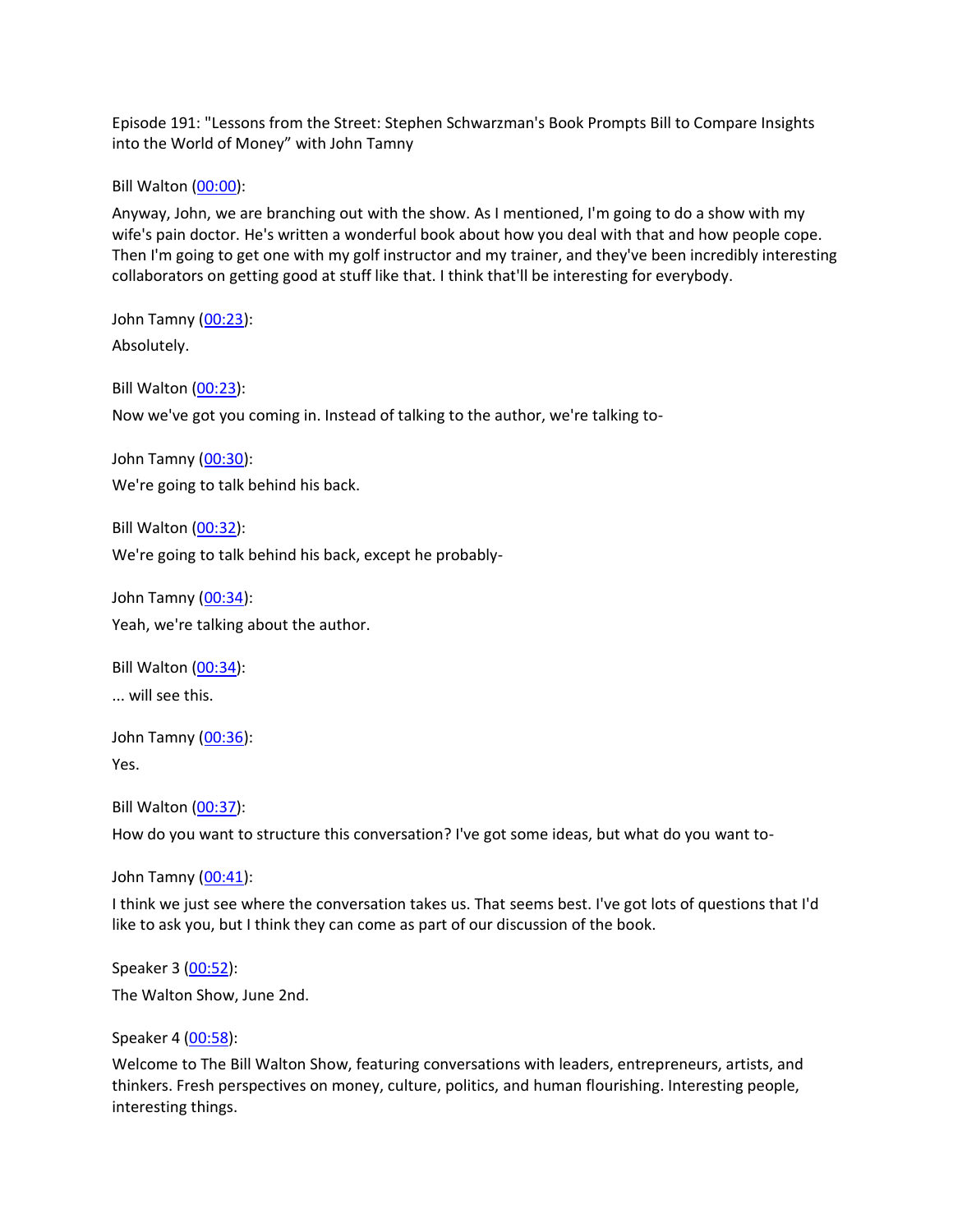### Bill Walton [\(01:19\)](https://www.rev.com/transcript-editor/Edit?token=-m85_V-II1Sx09zp9Ew6RM2l3HuNyKOB3-wHzk_GCpVRjHlUrxUtrW0AcHmbiHa_ZdkdYBHfsgc0__tG0PADQqYq3Pk&loadFrom=DocumentDeeplink&ts=79.26):

Welcome to The Bill Walton Show. I'm Bill Walton. Well, today I'm back with my friend John Tamny with FreedomWorks and RealClearMarkets. You've seen him on the show many times. He's an extraordinary economist and writer, interesting thinker, great contrarian.

### Bill Walton [\(01:34\)](https://www.rev.com/transcript-editor/Edit?token=PZ736o-cg5uMkjaC0x6D0n7Sr8pPGD-ACxPCkNJigsXjyjdx3jeWsJnMIzkej89u7_DXtCIUq8WxPpx2225GVvvElrI&loadFrom=DocumentDeeplink&ts=94.73):

This time, unusually, we're not going to be talking about one of John's books. We're going to talk about a book that we both like a lot. John reviewed it, I guess, two, three years ago. It's a book by Steve Schwarzman, who is the founder and now chairman of Blackstone Group, which is an incredibly successful financial services, financial investment firm. He took it from pounding the streets of Tokyo to raise money to being one of the largest, most successful firms in the world.

### Bill Walton [\(02:06\)](https://www.rev.com/transcript-editor/Edit?token=z3SApuadWbUfyaO1EpAoURFEw8kPuiSXVWhq7u9-B5PCz9Lf9c0pElNj5lBLaMzgqQ5yXUilNciWYYcki91Qe6pQt6Y&loadFrom=DocumentDeeplink&ts=126.61):

He's written a book, What It Takes: Lessons in the Pursuit of Excellence. John has asked me to say about what I think about what's in some of it, and so this is going to be a bit of a twist in that John is going to get the first question today.

### John Tamny [\(02:25\)](https://www.rev.com/transcript-editor/Edit?token=0tqOxVQMd1R6hd0zAyTPv2m6MaH4_WfVx1XVQfwO6bBk97ka8fZOMO_Bk3TztVCuEadwpq7p-OR2TrUEL0WI4aVAZtE&loadFrom=DocumentDeeplink&ts=145.84):

Well, let's start with the fact that when they were out raising money, that's how I begin my review of the book, Pete Peterson at one point says, "Never do this to me again," as in it was a desperate process of being turned down over and over again. I'm just curious. The numbers you get from the book is 17 nos for every yes in raising the first fund, \$880 million.

#### John Tamny [\(02:52\)](https://www.rev.com/transcript-editor/Edit?token=eVeIC0ni6PWB8DU-vycN9lk73OK6REYFjVCER3KndrH-Yy-5n05DQlkCryEMkoipimMxs4eVxwXnXPLJC61Bc-bBIXQ&loadFrom=DocumentDeeplink&ts=172.87):

What did you think at the time, or what did you think in reading about this? To raise a fund today, it's a known quantity. Back then, this was remarkably courageous, and they were getting into a field that they hadn't been in, private equity.

#### Bill Walton [\(03:07\)](https://www.rev.com/transcript-editor/Edit?token=vCzPBPelQ1R3uZmXn0xjWVfXobFPM_ugGs-X0Yy6ZIzPU_ceve0xxR3A7ZRtzF0Lwz1EmoZb2txS7r5XDo0iQ0uai8E&loadFrom=DocumentDeeplink&ts=187.3):

Well, back up a bit. Pete Peterson was the very successful CEO of Lehman Brothers. He came out of Lehman Brothers, I think, came to Lehman after the stint at Secretary of Commerce. Before that, he had been president of Bell & Howell, and a very good executive.

#### Bill Walton [\(03:27\)](https://www.rev.com/transcript-editor/Edit?token=IyBRohTorqCQcSZbM-S6U88bun0sl6gDVCFw_gxwrAlk7sfzr2lHo8hJrj0TrfR_-myUU-HpAmI3BnEiPirvUady42M&loadFrom=DocumentDeeplink&ts=207.9):

Steve was a brilliant star in the M&A department at Lehman Brothers. I think Steve was actually featured when he was 30 years old in New York Times Magazine for putting together a deal where Tropicana was acquired by Beatrice. I don't think he was barely a partner at that point, but he had the chutzpah to go down to take this deal on by himself when nobody else was around, and it was a major, major success.

#### Bill Walton [\(03:54\)](https://www.rev.com/transcript-editor/Edit?token=1OCBneZVfQ1nyMwsAiUB7eE7BGcrETTlX1A2g_DZmlJQWVcOKm4bnR2hEYvvw_dHN9qTzrGAXx7O6x2j7xbheIhMSrg&loadFrom=DocumentDeeplink&ts=234.82):

They'd specialized in working with big companies, financial advisory, and had gone from success to success to success. Steve had gone to Yale, been a member of Skull and Bones, and really never had been in a position where you're going around passing the hat, asking for, in his case, a very modest billion dollars.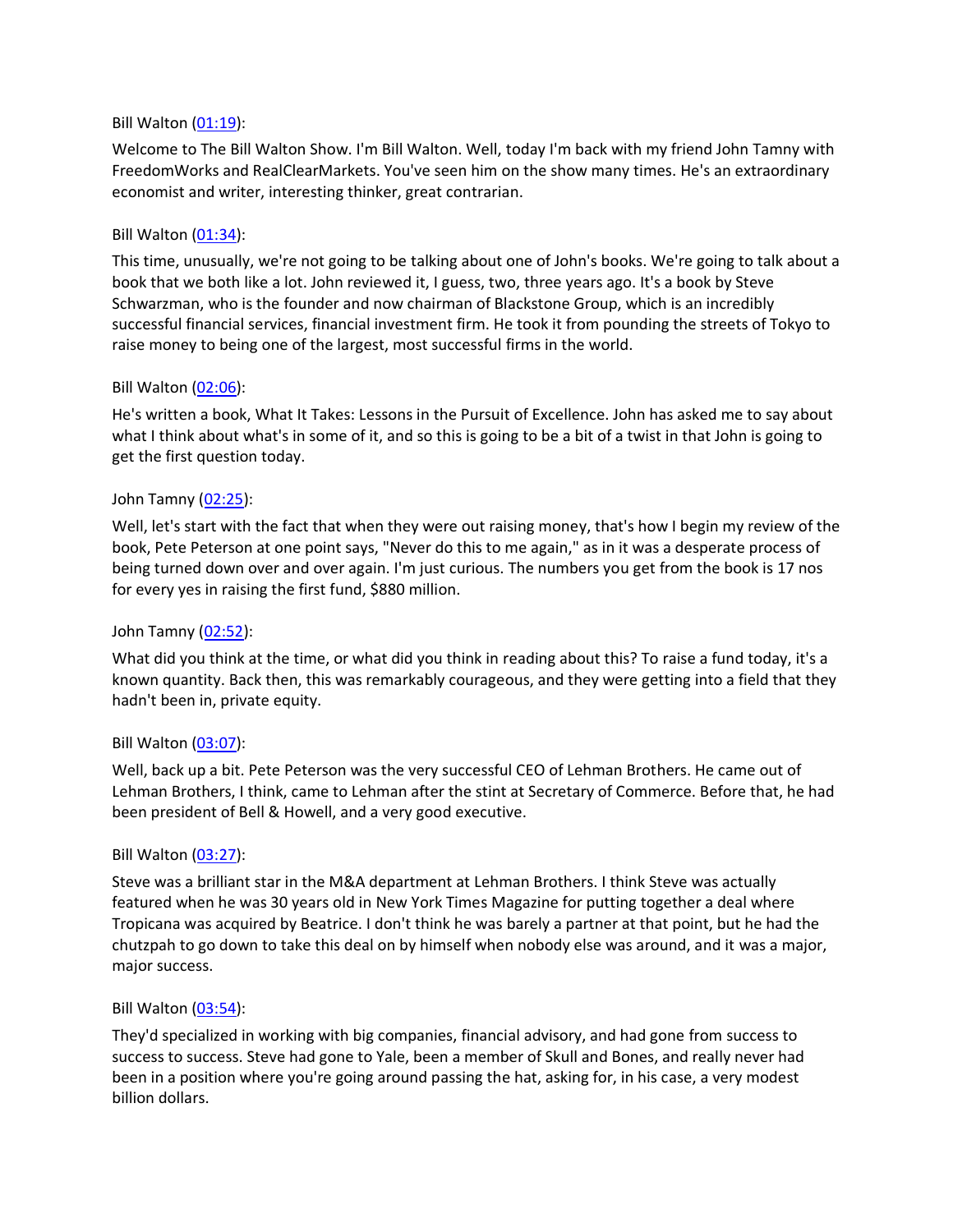### Bill Walton [\(04:19\)](https://www.rev.com/transcript-editor/Edit?token=8jayW-93svGWcjhUT5aXyXaTqYmdqA_Uh5zVo3rwO3ic6Dv6RlvGg0Ao5FiwQuE_r8XQCqikkb1n57WnWRwkAyBL9G8&loadFrom=DocumentDeeplink&ts=259.16):

I was at Lehman Brothers when it was Lehman Brothers Kuhn Loeb, which was back in the day when it was a private partnership. I was a rung below partner. I was senior vice president, only been in the firm for two, three years, and so I didn't really know the inner workings. But they were a very big deal.

### Bill Walton [\(04:37\)](https://www.rev.com/transcript-editor/Edit?token=hX7QgxNR2q2MYcEokRZr0P13uQ08IlPESF21Zz0CXtJ-x38Kh75-cA6nwxzJ994WxdSWCyH7jqadFUsEBhAfi0KWr1Q&loadFrom=DocumentDeeplink&ts=277.48):

When Lehman Brothers was sold to Shearson, Steve had wanted to go out and do something on his own, but their background was in the M&A business, advisory business. They had no background investing in private equity deals. The discussion they had between the two of them was Pete was being... I think he was 20 years older than Steve. I think Steve was then 37 or 38, and Pete was probably 57, 58.

### Bill Walton [\(05:09\)](https://www.rev.com/transcript-editor/Edit?token=_uxiDOQL0CUg6oHN0R9iCNzTnt9R-3ajtzv08ELuxRzIhPClnMTD672eOXqsuY8eVeWAuVvaVganwQKoTUlM1zZ6efE&loadFrom=DocumentDeeplink&ts=309.81):

Steve said, "I want to go raise this fund." Pete says, "Well, let's raise a \$50 million fund. We don't really know what we're doing." Steve said, "No, we're going to raise a \$1 billion fund." He talked Pete in it. Everybody they went to see hadn't really... In the first place, I think there were only about two or three \$1 billion funds in existence at that point. So the idea of people coming out of this with no operating experience, no private equity buyout experience per se, was audacious. If you look at Steve's career, audacious would be one of the words you'd used to describe it.

### Bill Walton [\(05:51\)](https://www.rev.com/transcript-editor/Edit?token=jyrk_zJABj06DA9ofaDO314WDm0M_W_Pq138IE8qM4z0kULZFtO7UZBjW_JRKxMvel--V43Oge_mtQkh0BlYZi2otP4&loadFrom=DocumentDeeplink&ts=351.78):

Is it unusual to get 17 nos for one yes? I'd say that's pretty typical when you're doing a first-time fund, although I think that was the ratio. I think probably he got like 50 nos before he got one yes, and then the averages got better. I guess eventually they got to Japan and were able to raise \$100 million from one of the insurance companies in Japan. But it was a humbling experience for them. Being caught in the rain without a coat or a cab was not something Pete Peterson was used to.

## John Tamny [\(06:31\)](https://www.rev.com/transcript-editor/Edit?token=YVVj_7yBLg_7Qi6N6r489jFEpgg_yYEgaAQ313kXPrfnU4sUSDAnn488dbVS4hi2eqLqpGqJ8tY-CTLOUBsEXwfCgW4&loadFrom=DocumentDeeplink&ts=391.53):

Just amazing what they went through. I thought it was crucial what he said. People see the success. This book comes out in 2019, when he's one of the richest men in the world. He talks about how, I have in quotes here, grueling. He talks about being alone at dinner thinking, "We're going to run out of money. We just don't have much in the bank. This is not going to last." What a scary thing he did.

## John Tamny [\(07:04\)](https://www.rev.com/transcript-editor/Edit?token=eDDc1SmlcH6501U7lCxRdpKcThXGkrK7WuSmpfK7aEMGx4ezee0I5FZF90SChjBtY8gjz7dtaGDxM9gKnsq6eT2mXug&loadFrom=DocumentDeeplink&ts=424.99):

Did you see it at the time? Did you see it from Lehman Brothers Kuhn Loeb? Was there something about him that you noticed? Could you have predicted it?

Bill Walton [\(07:13\)](https://www.rev.com/transcript-editor/Edit?token=pVPJ4_63883aEkwE31oflOz-XHtp8KBUy8btl5HMFXxMdgVyiOSlLpmGdt92h9o1fraHRAncSY6rdS8exRvP9irpyHM&loadFrom=DocumentDeeplink&ts=433.92):

Yes-

John Tamny [\(07:15\)](https://www.rev.com/transcript-editor/Edit?token=ZYGZTUOze2dVbs32h3uAN8scGRnaUlcKTR494EnvjfEZyUWaspI60uEpoEvvojBrBjNtAkRkiLdvlPxPrrDayEf14SU&loadFrom=DocumentDeeplink&ts=435.85): Why?

Bill Walton [\(07:16\)](https://www.rev.com/transcript-editor/Edit?token=Y4NtJMNlBvnPZCcM6ImCvR8qpQQxxbXvdiYbnNNeIG5ELmq4GImNRTWoVA5AfmTdqlYxWgXOHj5VTNo_DgL3eLu9IB8&loadFrom=DocumentDeeplink&ts=436.47):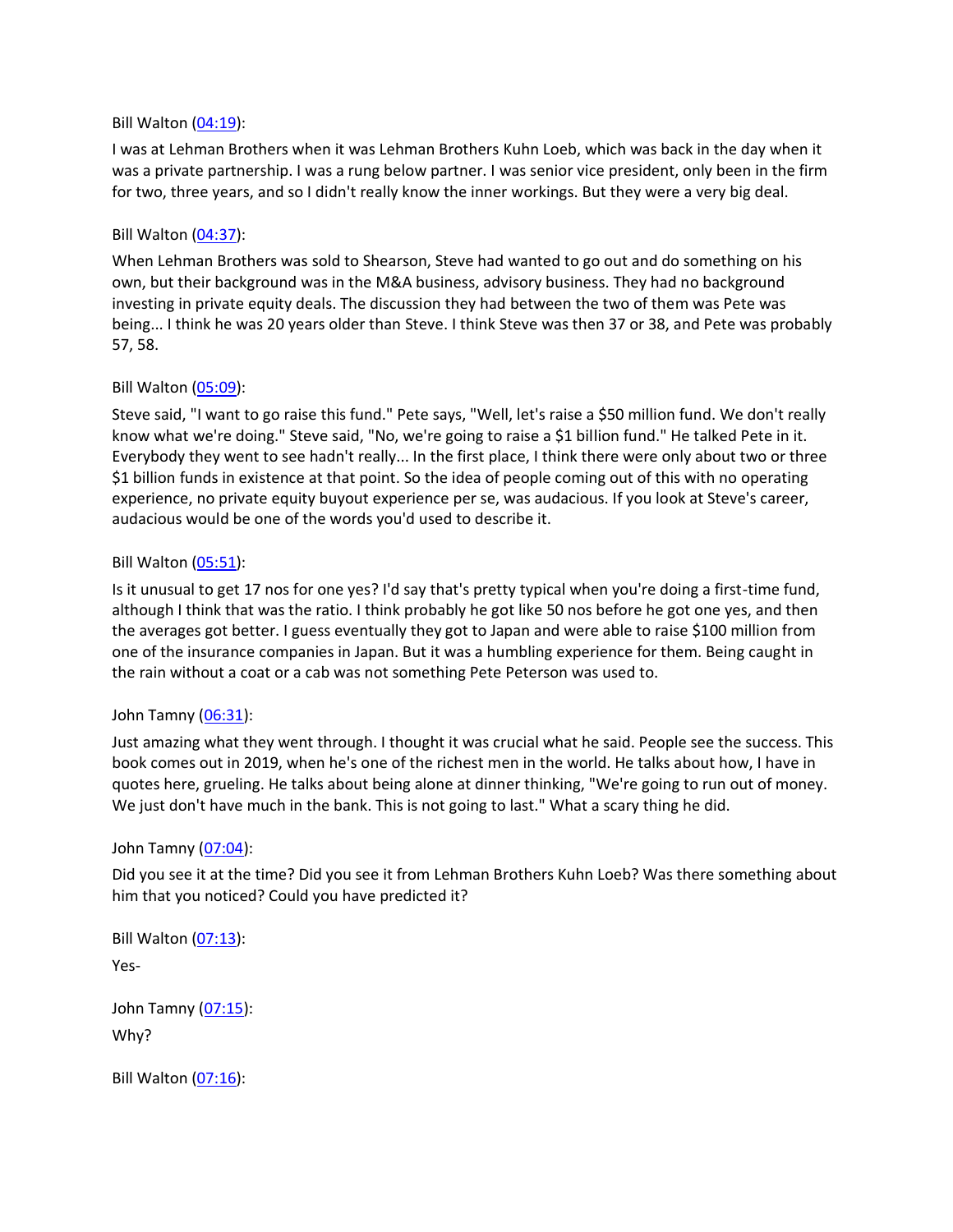... in a word. Well, Steve is a highly competitive man. If you look at his background, he grew up fairly... His family, I guess, owned a retail business in Philadelphia, and his father was the successful owner of that business. But even when Steve was 12 or 13 years old, he was telling dad he had to expand to this new location or that new location. His father didn't want to do it.

### Bill Walton [\(07:43\)](https://www.rev.com/transcript-editor/Edit?token=omej8qHkXjQNr6UXizgQ64HRQIV9Kd7HXxH3XjNuEU4ufNYvRdxl_WRgkdz8dscmc0qSE7kM_OLRuCsdznYQ5eBTiIA&loadFrom=DocumentDeeplink&ts=463.31):

He was president of his class in his junior year in high school. Surprisingly, you don't think this for a financier on Wall Street, he was an amazing track star. He ran the first leg of the 400-yard dash in high school, and evidently had one of the fastest times in Pennsylvania.

### Bill Walton [\(08:09\)](https://www.rev.com/transcript-editor/Edit?token=I1_iM0WCIvRKp76iExp8Cc-ZY18duuKrUo3OFjBJyz7Bk76PexG4TAAMQLcMz3CTahx067HG4u9CtrE5dv54MCnK-eM&loadFrom=DocumentDeeplink&ts=489.74):

Also, my favorite fact about Steve is when he got into Yale... He wanted to go to Harvard. Harvard, though, had put him on the waiting list. Steve wouldn't accept that as an answer, so he called up the dean of admissions at Harvard. What was this, 1964? You didn't do that.

### Bill Walton [\(08:32\)](https://www.rev.com/transcript-editor/Edit?token=eTASF-OzOpgut1KYKO6Ko7F7jC1zcxM2Im9bVN5agG1LCW6ELZMI_SxJE-gw5DVtPqTOITIsmi3G1vQ1IB4cVCtn3nU&loadFrom=DocumentDeeplink&ts=512.13):

He told the dean of admissions, he said, "Well, you're really going to want to... You're going to want to have me at Harvard." "Why is that?" He said, "Because I'm going to be very successful, and you'll be proud of me as one of your alumni." Now, it turns out my wife, Sarah, when she was applying to Cornell, said the same thing, and they let her in.

### Bill Walton [\(08:53\)](https://www.rev.com/transcript-editor/Edit?token=kd8gpaWC-FQQSfHmzJsGhfWmbMpA2ouUcHNpadeZvq3miFKwp5tSZhh413mofGiAKizULAAoiRUjI8lsWW47yRl8lIQ&loadFrom=DocumentDeeplink&ts=533.75):

But Harvard didn't let Steve in, so he went on to Yale and had a very interesting career, got into Skull and Bones, which is really remarkable because Skull and Bones is the most prestigious secret society, and you tend to think of people like Averell Harriman and the Harriman family as being in that. I think the Bushes were in Skull and Bones. Steve didn't come from that background, and yet he got in, so he's an extremely socially skilled man.

## Bill Walton [\(09:26\)](https://www.rev.com/transcript-editor/Edit?token=MRUG5BXGsDauAwZQg2etoHPbOTxGPGWDoSkH6m3Qof7TjA1KsO4p7FTJlQX9_e5yGR1zkPGGZN6_W_WTfs2_j_jZ8uM&loadFrom=DocumentDeeplink&ts=566.99):

Another story about him I thought was interesting from the book, between his freshman year at Yale, where he wasn't all that happy, and his sophomore year, he didn't go look for a job as a tennis instructor. He went down to the docks in Brooklyn and got a job on a steamer, a freighter, and signed on to work in the boiler room of a freighter, and then I guess got promoted on another trip to be cook. Here's a kid, 18, 19 years old, Yalie, working on a... I don't know if it was a tramp steamer, but it was a commercial boat. But he took along some things to read, The Collected Complete Works of Sigmund Freud.

John Tamny [\(10:22\)](https://www.rev.com/transcript-editor/Edit?token=PZ5l4vtv5QGl8imB9XFE9YaKoivjNCyia0GoMXEg2pe65ZY5Fsj7rk0sezUu7KzgMxFmxhgPJRZ6r2vtsO4DC_a4vyk&loadFrom=DocumentDeeplink&ts=622.7):

A varied mind.

## Bill Walton [\(10:24\)](https://www.rev.com/transcript-editor/Edit?token=R93ym0TGz9MBBEXIK3lMWvDTDmEkL127pTsvSJ4UZMbs6E0PSmdt4-yhANLa1QylWQaW_3DAQH8S2fH2lwO8TxVuAn0&loadFrom=DocumentDeeplink&ts=624.3):

When I read that, I thought, "Wow." Now, I have a picture of me in basic training at Fort Knox where I'm reading The Stranger by Camus, but I didn't think about-

John Tamny [\(10:32\)](https://www.rev.com/transcript-editor/Edit?token=lcChvAgpOWnrWXd-uu46cw4jbGaIwIMlWHxj6JrKRbtxv_4U87ZVAF66q07XpIzHJ-rgqSrQmOECJdvA7NhxAZ5Quk0&loadFrom=DocumentDeeplink&ts=632.44):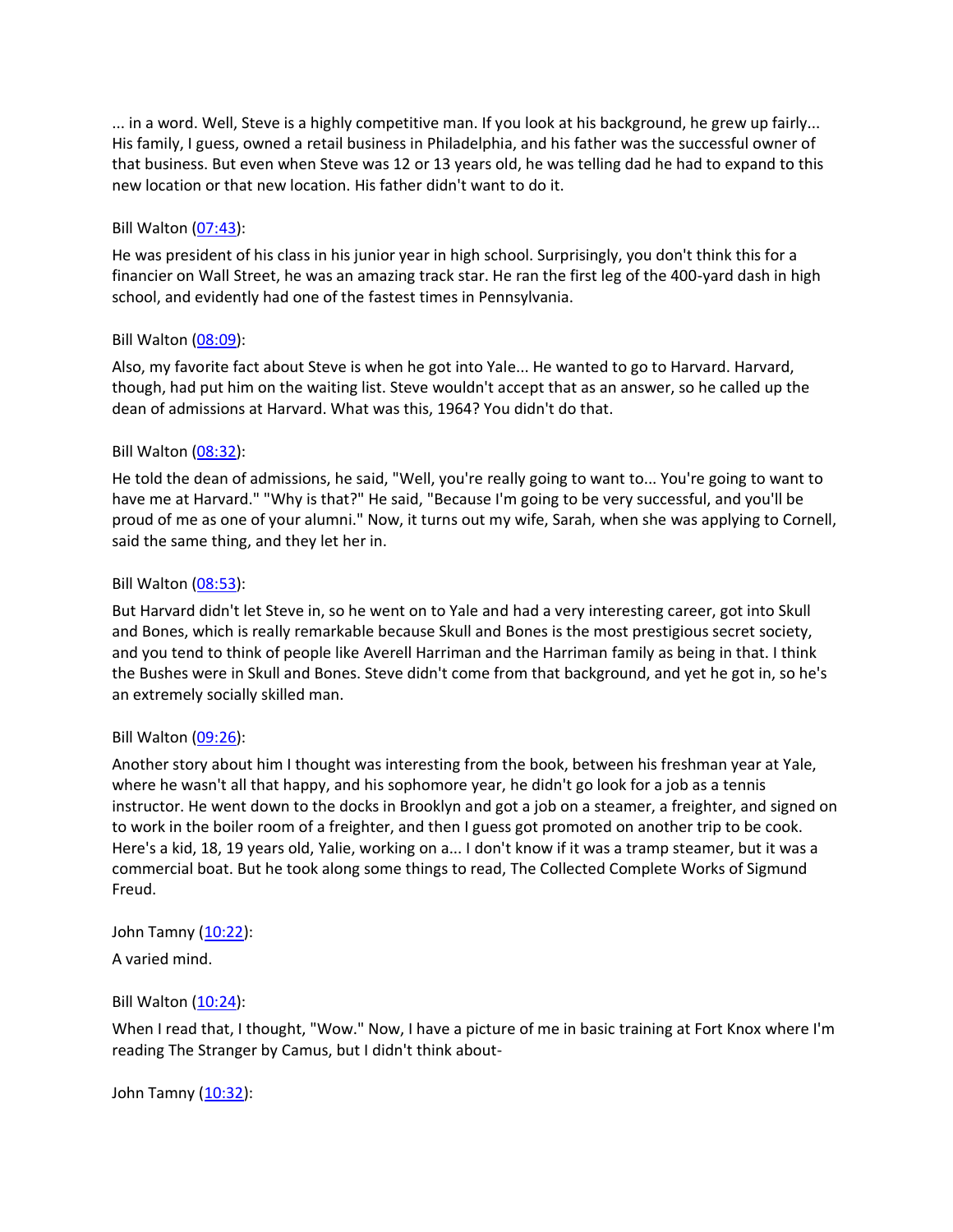Oh, you show-off.

Bill Walton [\(10:32\)](https://www.rev.com/transcript-editor/Edit?token=gHjWgfTkXxOWxcl75mb-DvfMsU4alE_16vE63x8nUNmr64YGKz9vP2PGYjYLxv6Ezt-GKOSvYZ64JDXYtEuLlTf-zAE&loadFrom=DocumentDeeplink&ts=632.44): I didn't think about-

John Tamny [\(10:32\)](https://www.rev.com/transcript-editor/Edit?token=KUM8zl_ADh1fm_bVLojglZ50X8DwZaX7PaRsfTQPeeLlyEglnRADEhUHqnCU0Xby0YYiMx1sXWyly8Vfec0K2Ra42VA&loadFrom=DocumentDeeplink&ts=632.44): You show-off.

Bill Walton [\(10:35\)](https://www.rev.com/transcript-editor/Edit?token=Bc9vAw2OTlfAmkAgbLgWuZ760kzcP1Vq6GG0QLSqS23Faw3vuTA1UluQu9AEP_U8bPasVP5HPMLMS4oRMdli3grRlyo&loadFrom=DocumentDeeplink&ts=635.25):

Well, yeah, I did it too. Anyway, so Steve had this ability to figure out what he wanted to do and make a connection. So am I surprised that he ended up getting his fund done? Not really.

John Tamny [\(10:50\)](https://www.rev.com/transcript-editor/Edit?token=XFORhZeXNT__2ToI36jpKYnXxdDH-6pwMgmQaq_JpoUw7-kuRHSNgdgUXAKjfAI-pQzxnprQFvIpRAbBgeQcL_aPg0A&loadFrom=DocumentDeeplink&ts=650.38):

Your views on the book evolved. You liked it more the more you read it.

Bill Walton  $(10:57)$ : I did.

John Tamny [\(10:58\)](https://www.rev.com/transcript-editor/Edit?token=yz6j6-XsL3zD5sGqiGCfJrLieqCyWwwFjrZ27X9bOngiHfK-xgHo7TNSuLBH53dup8sLU_FOqZ6CnpkfWF2wQ7vHIso&loadFrom=DocumentDeeplink&ts=658.64): Why?

Bill Walton [\(10:59\)](https://www.rev.com/transcript-editor/Edit?token=3fSP7PyJMCg6MczFaXDPWdR7ghJ5B2EVhpKkIVefSfsgjGrABE8qE2DPErE793Zua86Iqyg67zvt4vuM3X_AlmfIrTQ&loadFrom=DocumentDeeplink&ts=659.36):

Well, in the first place, it shows who he is. If you look at the construction of the book, in the first place, it's not a warts-and-all, tell-all, "I did this when I was in fourth grade" kind of book. He talks about the highlights of his life, the track team, Yale, Skull and Bones. I think he recruited a popular group to sing at his high school. Do you remember the name of that?

John Tamny  $(11:25)$ : Oh yeah. There's a picture in the-

Bill Walton  $(11:31)$ : A picture of them. Yeah, the-

John Tamny [\(11:31\)](https://www.rev.com/transcript-editor/Edit?token=I9K6yMqdcDHajFS99MRG0nD03A8_eMFY5BZYlhC8iTTBzOxn6JuX9E5lbk5gVdVv4d_SVtVjVPKrYUKB8MPIuhOydFQ&loadFrom=DocumentDeeplink&ts=691.94): Always a doer.

Bill Walton [\(11:32\)](https://www.rev.com/transcript-editor/Edit?token=48DqOnixVCN3pU-2ARlC0xiPjk18SCQIcWXi5Wft_f9T43obL2YNccY6hy7g5wGpamETt832RT0Uy9wZowcDMyRm2yA&loadFrom=DocumentDeeplink&ts=692.56):

Little Anthony and the Imperials, he recruited, when they were big stars, recruited them to sing it as high school prom or something like that.

Bill Walton [\(11:42\)](https://www.rev.com/transcript-editor/Edit?token=D1O5XcBKTUPmPmYur-qramomWzioH0hS0YklR7_bslAF5tD8q97-viObk3MaH9Gyb16uvGvexhxErKtE9rDfUkHVHMg&loadFrom=DocumentDeeplink&ts=702.43):

I wasn't sure. I started liking it a lot, and then it went into the normal getting up through the ranks in investment banking, or getting through Yale and then the Harvard Business School. Then you see, when you look at this, that this man has thought through so many things. He's got 14 pages of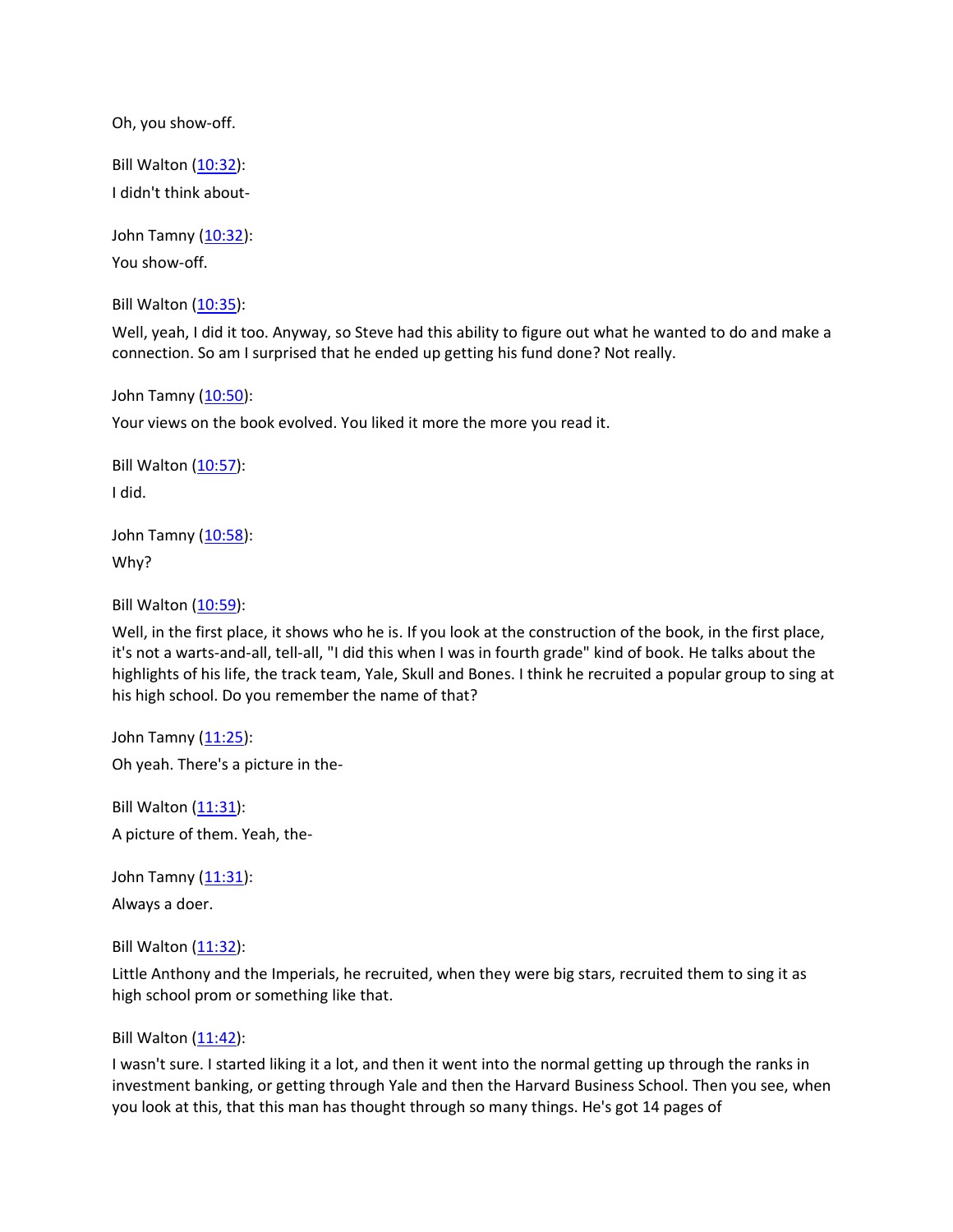acknowledgements in this book. He probably had 12 people working on it. I think it took him 10 years to write it.

Bill Walton [\(12:14\)](https://www.rev.com/transcript-editor/Edit?token=fXZpwVZgtZkVFWvJZXwYBQRUAaOYb4pKswujI0gWLwir5nnp_bRidZpeCjhEuDHyBSs8V3wBCVszwjAKkazvjZ1TVpg&loadFrom=DocumentDeeplink&ts=734.97):

It really tells you a lot about what it was like to build this business, what it was like to manage a company going through the financial meltdown of 2008, 2009. I don't know, it's hard not to see lots in there. If I'm a young man or a young woman who wants to make it in business, or for that matter, any field, I think this would be a great place to start learning about what it takes.

John Tamny [\(12:43\)](https://www.rev.com/transcript-editor/Edit?token=TuTMYaRF_ffQOkycwI-nqbYyahIFqHaF3Nn1pEeDsvEcL5nwM3rL7yPtPfYo3dYqAfagULjnkpUI3rztPOSmvVswgKg&loadFrom=DocumentDeeplink&ts=763.55): Well, so let's talk about the-

Bill Walton [\(12:44\)](https://www.rev.com/transcript-editor/Edit?token=zNFs5l4iSooQOYc2tcVnMU2DKxByd3nK6BOWILYG3NM-yPAY3LA-I4CB4UbFSJcj2_fsfn1RB2A8Ig0zmhlv_pSMjb8&loadFrom=DocumentDeeplink&ts=764.74): By the way, I'm not on commission.

John Tamny [\(12:46\)](https://www.rev.com/transcript-editor/Edit?token=CiwsB2e6WDgvLk48iIg2XC4L9INDs04vmBW5GSChukKxSjlIZDRXm-_3GoSrV1BUNNVg3fO-WiE8nNbTwHq3CIbuWbc&loadFrom=DocumentDeeplink&ts=766.22): That's right.

Bill Walton [\(12:46\)](https://www.rev.com/transcript-editor/Edit?token=RE1GvhiJmjwjsC54oYmgicd36BtaJIWEh_Kn5nkWTTaSxPAsKd5Mf4UQJO9sUyatwlE_rCWWyHdgsoNz5fesqiaqU0Q&loadFrom=DocumentDeeplink&ts=766.29):

I haven't Steve in 40 years, or however long it's been.

John Tamny [\(12:51\)](https://www.rev.com/transcript-editor/Edit?token=b7yqHGNgxvDS6t16HaLWrZw0UpzwsZeliiYGZUkw74xSf8sy9icA5UKxhxgEgb7JpgAUhiHmkNjkZgcrr6tFVJ-JBi4&loadFrom=DocumentDeeplink&ts=771.66):

Well, I threw it big bouquets in my review. I thought it was very interesting and insightful in a lot of ways, and I've used it over and over again just for my own writing.

John Tamny [\(13:02\)](https://www.rev.com/transcript-editor/Edit?token=pc628JYzTC--a3SjHhYMuAYNJG3iHvd8Xz-pvJf5eP9aMP4Ta5j82UsWh_EYZxGwZGC0tYVxYpGJV75vY-XFYseLx5s&loadFrom=DocumentDeeplink&ts=782.48):

One of the things that most interested me, and I thought about you at the time, is that he has this admonition throughout the book, "Don't lose money." That was what he told the people at Blackstone, "You do not lose money."

John Tamny [\(13:17\)](https://www.rev.com/transcript-editor/Edit?token=htPUTZHiE17-589lzMdu2QBb4xQZ5hkxLqL-aCaXApJknFRpKmMGq221_yv7m8Efuia9VtWjdJ15zRBV45Apjwvb2Yk&loadFrom=DocumentDeeplink&ts=797.94):

Private equity, at least to an outsider, is all about taking big risks on companies that aren't doing too well and operating them better on the way to an eventual exit. You read the book, and there's one deal where he admits to losing money, where he thought, "I actually want to write a check to the people we lost money for." Is there such a scenario where you could never... Aren't you losing money a lot of the time?

Bill Walton [\(13:49\)](https://www.rev.com/transcript-editor/Edit?token=VQ0XL5L_uHPKhv6HYiIxvgNijp3aKbngrTXmhvg-Yxp6kEJq8tyfki05XLHXTlRLv4bVVdcRiPhOE7ulL5nYjhLYV4k&loadFrom=DocumentDeeplink&ts=829.66):

Well, not on purpose.

John Tamny [\(13:50\)](https://www.rev.com/transcript-editor/Edit?token=bCZKQsgLh0YDD2ijvm2QmapRL9IqClYkS-TFvnhggqdqmZq-DsJ9cA5NoNc1ZbyWjwkDXWvzpW0TSEa6LGKmssXzAZU&loadFrom=DocumentDeeplink&ts=830.97):

Not on purpose, but because you're taking big risks. It just struck me that we're not hearing about a lot of bad deals. Am I incorrect?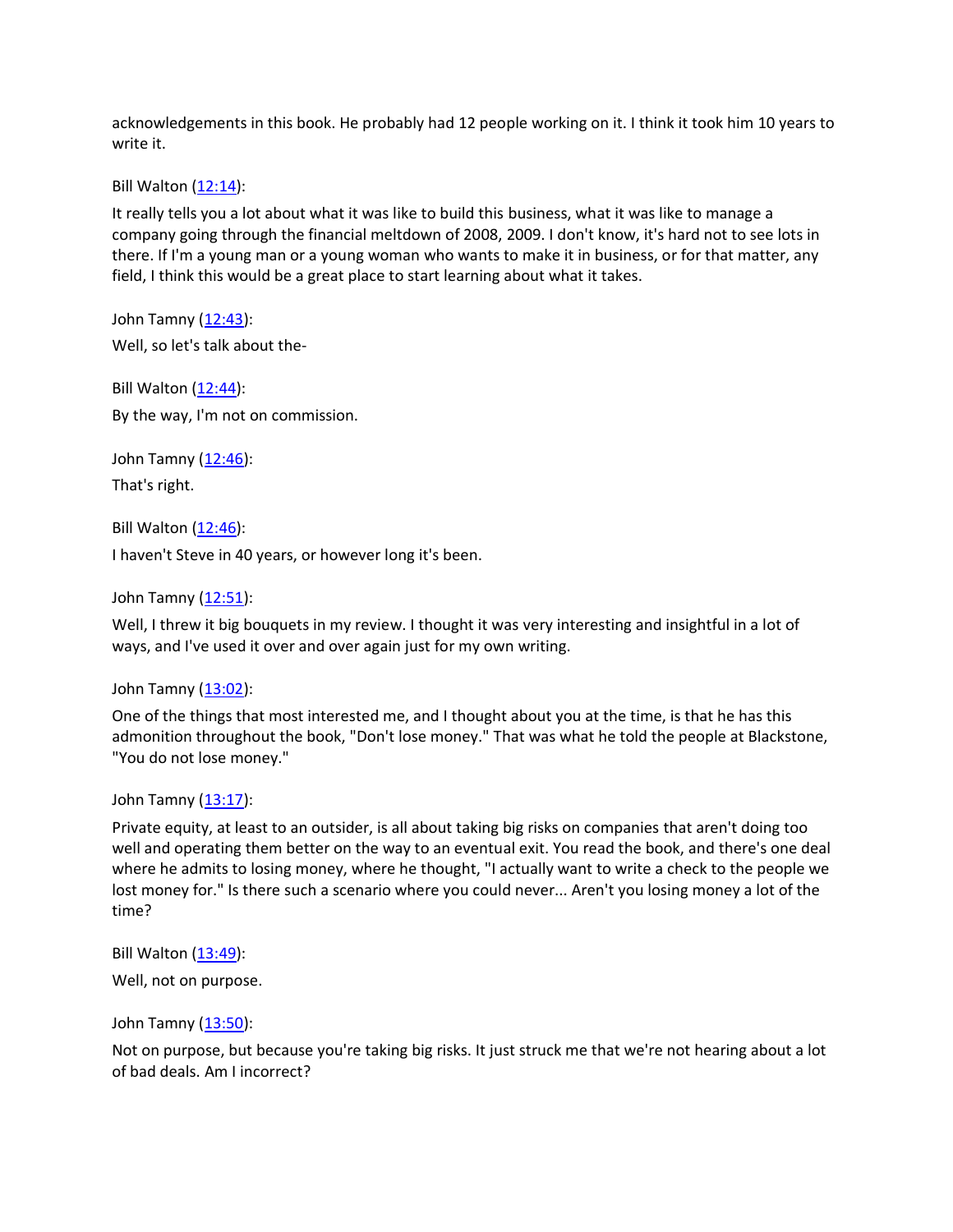### Bill Walton [\(14:02\)](https://www.rev.com/transcript-editor/Edit?token=KpmWtFVHCqzUxoRU0wrt_tqBtoNNgyUcSgp_B-bp3DFwvLM6hWGfJBNeV9MfcGvSKq9dkn_lovNxdG_hN6p3Sks-Bis&loadFrom=DocumentDeeplink&ts=842.45):

This is not warts-and-all book. We're reading mainly about the ones that worked in this book. I would guess there are probably 10%, 15%, 20% of the deals in the Blackstone portfolio where they might have lost some money. I think the message that I took away is you want to structure things so that you do incredible due diligence. You want to run down what...

### Bill Walton [\(14:25\)](https://www.rev.com/transcript-editor/Edit?token=LRA3gFjvhN-czY_NqSYEmgIfZLbPf2MHvWwIhJRR6UmreX-Ai-P1XvNFHdVhyxb0LJNoBjr0k42vVmRHVHwZ0g3nWMk&loadFrom=DocumentDeeplink&ts=865.86):

I was a baby, but when I was a baby banker in a commercial bank, Jay Pritzker was my biggest client. I worked very closely with him. He took me into his arms as a protege. He called them the horribles. Anytime you go into a deal, you want to say, "Okay, here are the three things or five things that could cause this to blow up or end up badly," and you mitigate that.

### Bill Walton [\(14:50\)](https://www.rev.com/transcript-editor/Edit?token=1iTFi-ti-oFGtQBhbaD8Q9xzgH7426g5VmQnn_DlaZJxsOi5PPRVWvuxH63OLjsIwE7-qOfFXUF-yUxCpNVAm5jYVW8&loadFrom=DocumentDeeplink&ts=890.96):

You say, "Okay, well, here's this bad thing. Maybe there's a regulatory risk. How do we deal with that? Or maybe we've got a key customer who, if we lose, would be a big problem. How do we think about that? How do we protect ourselves if that happens?" You try to think all that through before you go in.

## Bill Walton [\(15:07\)](https://www.rev.com/transcript-editor/Edit?token=hOB117N9FCR8bzduOazJvMhKQh9W2kv4CXg_Oj53k1PZNZi2mOJmgyLq4aUiNoG9ewanMp_jhj2qElA6AkyGzdQeZx4&loadFrom=DocumentDeeplink&ts=907.73):

"Don't lose money" is a mindset, and it makes you much more careful than you would be. If you're thinking about 10 deals and you're saying, "Well, look, I'm going to do..." Venture capital is more like this. You go into 10 deals. The way that business works is you get one massive winner, and it makes up for the other nine where you do lose money, so it's a different mindset.

## Bill Walton [\(15:32\)](https://www.rev.com/transcript-editor/Edit?token=zL4AKiSRUWUIs_w7ZJxgJxO0H8vC8p8Pr8VfTKDA8nT9jusS9WynWKkgLkhnqViLmShUG5G91VHZwFVuVOfN29k_a-g&loadFrom=DocumentDeeplink&ts=932.18):

In private equity, you're typically buying fairly established companies. Maybe they're a turnaround. Maybe they're already successful and you just want to take it further. But you shouldn't be thinking about the possibility of a wipeout, because you're betting on something that already has some commercial success.

#### Bill Walton [\(15:57\)](https://www.rev.com/transcript-editor/Edit?token=LHJG_ncMArUWQBZwpcGm1pz-7f5YP2woqo6cfdRQ8N7FXpDtoYtPe_IBJFdiF52N0fNqwxfpgTIuUmF4TXlWr3OoVDI&loadFrom=DocumentDeeplink&ts=957.33):

I think I would say that to... I'm sure he says that to everybody who worked for him, to give them the same kind of mindset he had. One of the things I liked in his rules, and he's got 25 rules here in the book, and I think my favorite, a lot of them are the standard self-help, is rule number 21, "Worrying is an active, liberating activity." I saw that and I thought, "Absolutely." He says, "If channeled appropriately, it allows you to articulate the downside in any situation and drives you to take action to avoid it." I think what it... I interpreted "don't lose money" to say "worry about all the bad stuff that happened, and don't find it acceptable that you could lose things."

Bill Walton [\(16:56\)](https://www.rev.com/transcript-editor/Edit?token=kEFCLWBCmoAjPerSPIMQlbRMvfsn2hSfWqkuU-Hll-nnOL3XTYtCgKPrhegI2KQijarPQontBnKTPgmoT9hWTZ5Hrdw&loadFrom=DocumentDeeplink&ts=1016.52):

One moment.

#### Bill Walton [\(16:57\)](https://www.rev.com/transcript-editor/Edit?token=FuMs6y40LZbDyRDY4-_dGREs3UyZGY3fNvopU-imZVbxT6bgNUVXdnCLUBGIYuswigz0KN6tJl1srojUNyuDt6nZSBw&loadFrom=DocumentDeeplink&ts=1017.37):

You're watching The Bill Walton Show. I'm talking with John Tamny, and we're talking about Steve Schwarzman and Steve Schwarzman's life, his book, and his investment philosophy. We're working to figure out what we like best about it, and maybe some of the things that we don't like about it.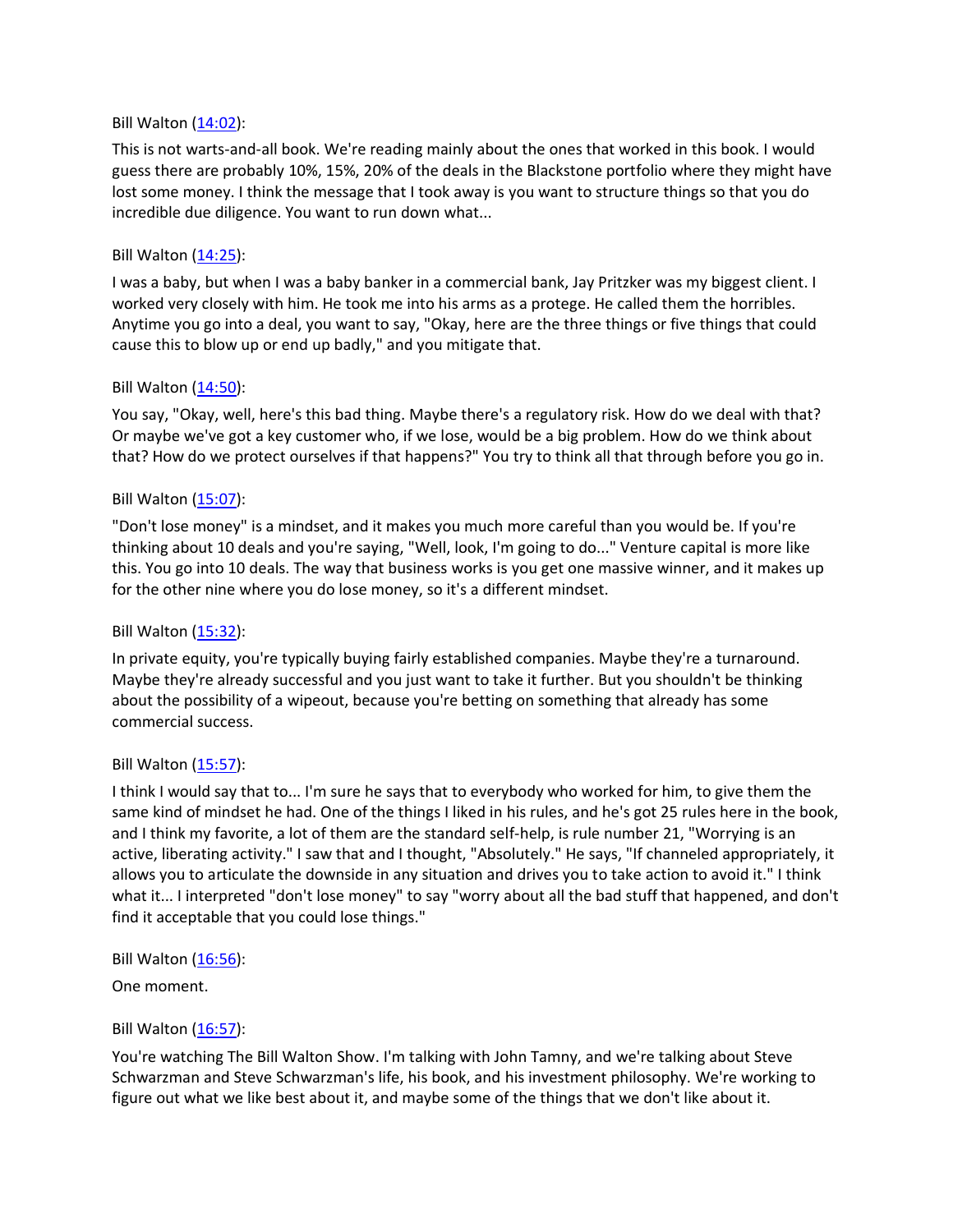Bill Walton [\(17:15\)](https://www.rev.com/transcript-editor/Edit?token=tYUfJn9kimwUnysANz5t5zuq8-fdoyBhjE3SiPhJUOtUW9dTviRKh09KqKIIO0YGyVnE6vAmuko8qrG81KlYiXppka4&loadFrom=DocumentDeeplink&ts=1035): John.

## John Tamny [\(17:16\)](https://www.rev.com/transcript-editor/Edit?token=Ews1njPqqDKX6yr73BS9Y3WwJ3EWhqGjSZtP7ja_wWUFdoLF4Ilr42L0mC34VMHigJIWZ1fR5EvCUrhGwN3h1UnJ1vU&loadFrom=DocumentDeeplink&ts=1036.29):

Well, so continuing on that, I thought it was interesting. As you describe, you were a baby banker. You were a senior VP while he was partner, head of M&A at Lehman. He talks about, at Blackstone, about a very collegial atmosphere, as in, from analysts on up, we want everyone's opinion on the way to making a deal. We want everyone's opinion about what could go wrong. How true did that read to you? Do you think he grew into that? Was that the way it was at Lehman? Was it a truly collegial atmosphere, or is there a bit of showmanship there?

### Bill Walton [\(17:58\)](https://www.rev.com/transcript-editor/Edit?token=rrxep8FYnT-n8iX_bM7gQE8yhQhgyaLGT_c2RuhBaNiPB_hrIMZf1ap750iwk0G5IzNIM7W1xcKQmkV9iYlTNzHkmE0&loadFrom=DocumentDeeplink&ts=1078.1):

Well, again, collegial after you get to a point where you trust everybody in the room, and their judgment and their ability to deliver time after time after time. I used to say about private equity, "Many are called, but few are chosen," because the amount of things you need to know to be successful in private equity is a lot.

### Bill Walton [\(18:23\)](https://www.rev.com/transcript-editor/Edit?token=DcXSYlaM2bnvoyKYvLM4MfhxawQO7hyxy8d6T3qP414jYAnd6nPpip0uxAb8h1_xPu5Vz4H_bbD8A86e7xqyG8UtEqs&loadFrom=DocumentDeeplink&ts=1103.13):

I remember being in New York in the '80s, and people would say, "Oh, I want to go into private equity. Everybody is making billions in leverage buyouts." Well, but you had to know a lot to do that. You needed to understand how businesses operated, how to pick people, how to structure things, how to get financed. Most people don't have that talent.

#### Bill Walton [\(18:43\)](https://www.rev.com/transcript-editor/Edit?token=gZPm7Gl6HsuY4t9MSW9jjzVxQOO2L1Xn4yDVGPcYtpZlNG-fytXayI-hjpHxXEYDyxOHQ-lWlgdFBbfo4CdDn_KyzAU&loadFrom=DocumentDeeplink&ts=1123.69):

Lehman Brothers Kuhn Loeb, Lehman Brothers, when it was still a private partnership, was hardly what you'd call collegial. It was a very sharp-elbow environment. The joke about Lehman is, "Nobody will ever stab you in the back. They'll stab you in the chest."

#### Bill Walton  $(19:05)$ :

I'd been a banker at Continental Bank in Chicago, and I had a really terrific career. I was the star banker in the commercial lending division. That's where I got to know Jay Pritzker very well. Then they made me head of strategic planning when I was 30 years old, which at the time, that was a pretty big deal. Now, I'm not responsible for the plan that got Continental Bank into bankruptcy. I'd left before then.

#### Bill Walton [\(19:33\)](https://www.rev.com/transcript-editor/Edit?token=ziiKdaiynw3A3VXJHxnTvQ_N3regUTQI_o9cYdQ7L0WwRx11I6n1FlLI66nPg-qzU_s7a0nm2d_X43mvqllQBVI2z9U&loadFrom=DocumentDeeplink&ts=1173.41):

I didn't want to stay in a big bank, and I wanted to get out and do something more entrepreneurial. I wanted to be on Wall Street. I'd gone to Indiana, and Wall Street was not recruiting people from Indiana. There was a guy that ran the Goldman Sachs office in Chicago, and I'd go see him every two or three weeks, saying, "You've got to hire me at Goldman Sachs, Goldman Sachs, Goldman Sachs." Well, he never did.

#### Bill Walton [\(19:58\)](https://www.rev.com/transcript-editor/Edit?token=lWN44zR2zQ1mwqAPaGkyZiWKlzR4-ErLhyftcAHQ8empKTvdxP2211h3OyRksp-T7zD6jxxeq9wSuMxg_MlHWb2N-YI&loadFrom=DocumentDeeplink&ts=1198.46):

Then I got a call from Lehman Brothers, and they said, "We'd like to hire you as a business development guy." That was my chance to get into the street. I said yes, but I said yes with a little bit of trepidation because Lehman was known for a very tough culture, but a really interesting culture. They had all kinds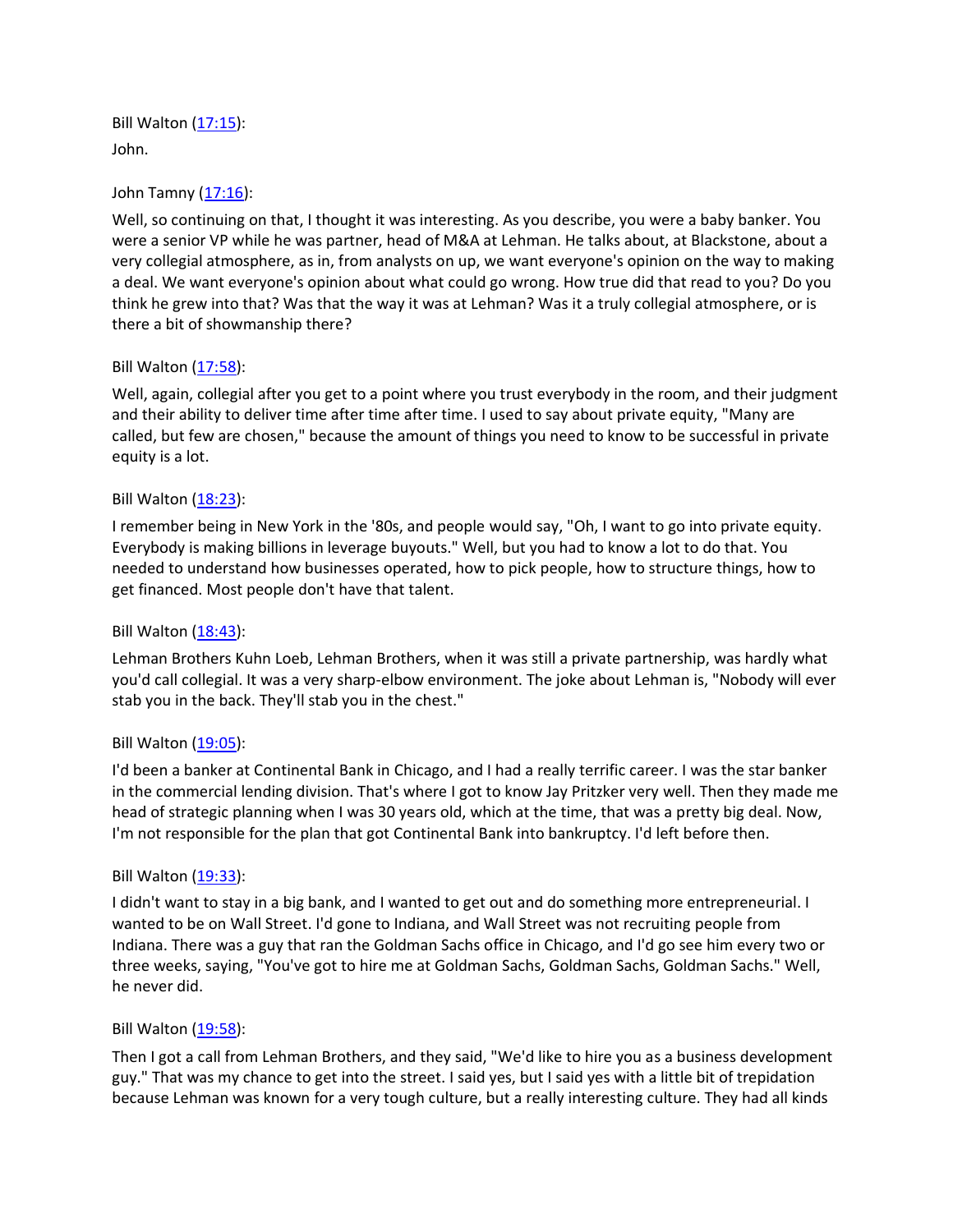of people from the CIA. They had Europeans from noble families who were great business development people. It was a very, very colorful group of people. We still had Bill Lehman's art collection there, so we had these fabulous Matisses and Manets and that sort of thing.

## Bill Walton [\(20:46\)](https://www.rev.com/transcript-editor/Edit?token=hxn0ysnlKG7DIvYrGFbhgVTG0o_1qNwpTtU8WKdRp09w5fpaQFMs3zRqJkz1vCXuFp_I50QutnIqtAtLqBDSQfmJEG0&loadFrom=DocumentDeeplink&ts=1246.31):

You go to work at Lehman Brothers. At the time, we were at 55 Water. It was just this really interesting culture, but you didn't do very well there unless you could deliver. It wasn't a nurturing environment in any sense at all. You needed to get a rabbi. They also didn't think they needed to spend a lot of time training you.

### Bill Walton [\(21:06\)](https://www.rev.com/transcript-editor/Edit?token=wgKXzJMZbwRFmizMvB72fqDgT5ShyUe2oX57pIu-2ovwLpNLFemdQ0YVLekqiXIYQ7B1CWimIgLDMkZeRlFfNVVXg80&loadFrom=DocumentDeeplink&ts=1266.63):

I'll never forget. I had similar experience with Steve. They say, "We want you to take a look at this bond deal that's coming up. It's a convertible preferred whatever." I'd come out of commercial banking. I had no idea what they were talking about. They threw me this prospectus on the table, and I'm supposed to figure it out. I remember spending three or four really, really tough days and nights trying to figure out how this thing worked. That was the culture. You had to figure it out and you had to make things happen and then prove you could do it.

### Bill Walton [\(21:42\)](https://www.rev.com/transcript-editor/Edit?token=hMpIODF_IBLZNz2qV02AKqM255mpj1TcxEWQwMouLBlo94phloo419LW5fpg42QqylbZfYn15mKPq9XY6Q6tw5dq3Lw&loadFrom=DocumentDeeplink&ts=1302.26):

Then Steve also talks about a culture at Lehman, I guess one of his early experiences, where... Back in the day, we had pitch books. I'm sure they still do. You'd go visit the CEO of some major corporation; every single word in that book had to be right, every single number. You dot your I, cross your T, and you get it exactly right. Well, Steve, I guess, showed up at one of those pitch book meetings where he'd made a mistake, and the partner in charge just absolutely... He had a very bad day. So he learned the standard of being perfect.

## Bill Walton [\(22:23\)](https://www.rev.com/transcript-editor/Edit?token=79pw-Nm1dsXqg58LZ1Pad1DMaOVrplAXDzFE-2oaDEid5ihBUcVbZhsKWqUwAjeGcd7H-ZlH7zO86a22mc8htfFFSJw&loadFrom=DocumentDeeplink&ts=1343.62):

When he talks about hiring people, he talks about hiring tens, and he's talking about getting people who can get it exactly right. I think the other word he uses in the book is, you can make mistakes... Well, actually, he doesn't put it that way. He says, "The word for you to be thinking about is 100%. I want you to get 100% right." what do they have at Blackstone now, 20,000 applicants for every job?

## John Tamny [\(22:53\)](https://www.rev.com/transcript-editor/Edit?token=hd4Vw8T5e2GZtwLctRT6_RgVt0IMx3OsWyT8w4zM0sjK9hQzm-9DNLS2ov13aM5VpoxGnYUDmfaR4Ofl_1u_1iyP4-E&loadFrom=DocumentDeeplink&ts=1373.48):

Yeah, I'm so glad you brought that up, because it's kind of a digression, but it's a question I've been wanting to ask you. The number that I got in there was 14,000 applicants. This was for, I think, 2018, around when the book was published. They hired some microscopic number relative to that. He says it is harder to get a job at Blackstone than it is to get into Yale or Harvard. They hire tens. That's it.

## John Tamny [\(23:26\)](https://www.rev.com/transcript-editor/Edit?token=OpwSSwvv2FC6nzlJuZfp_yUiOWNudLrRXjHbBTUVDnKxeleNoVvHKAwZX6DmfCC4H1bqZC-EY66snmwC_Rz2zu0N-bU&loadFrom=DocumentDeeplink&ts=1406):

It leads to a question. I want to get back to the process of investment, but I found myself reading that wondering about this woke capitalism thing. Steve Schwarzman has to get the best people. That's his deal. That's the Blackstone deal. Do you ever think that sometimes the Goldmans, the Blackstones of the world, the BlackRocks do some of this woke stuff, not because they care a lot about it, but because for the people they want to get in modern times, for whatever reason, they care about it, and this is a way of recruiting the tens, that you couldn't necessarily recruit without it? Am I nuts?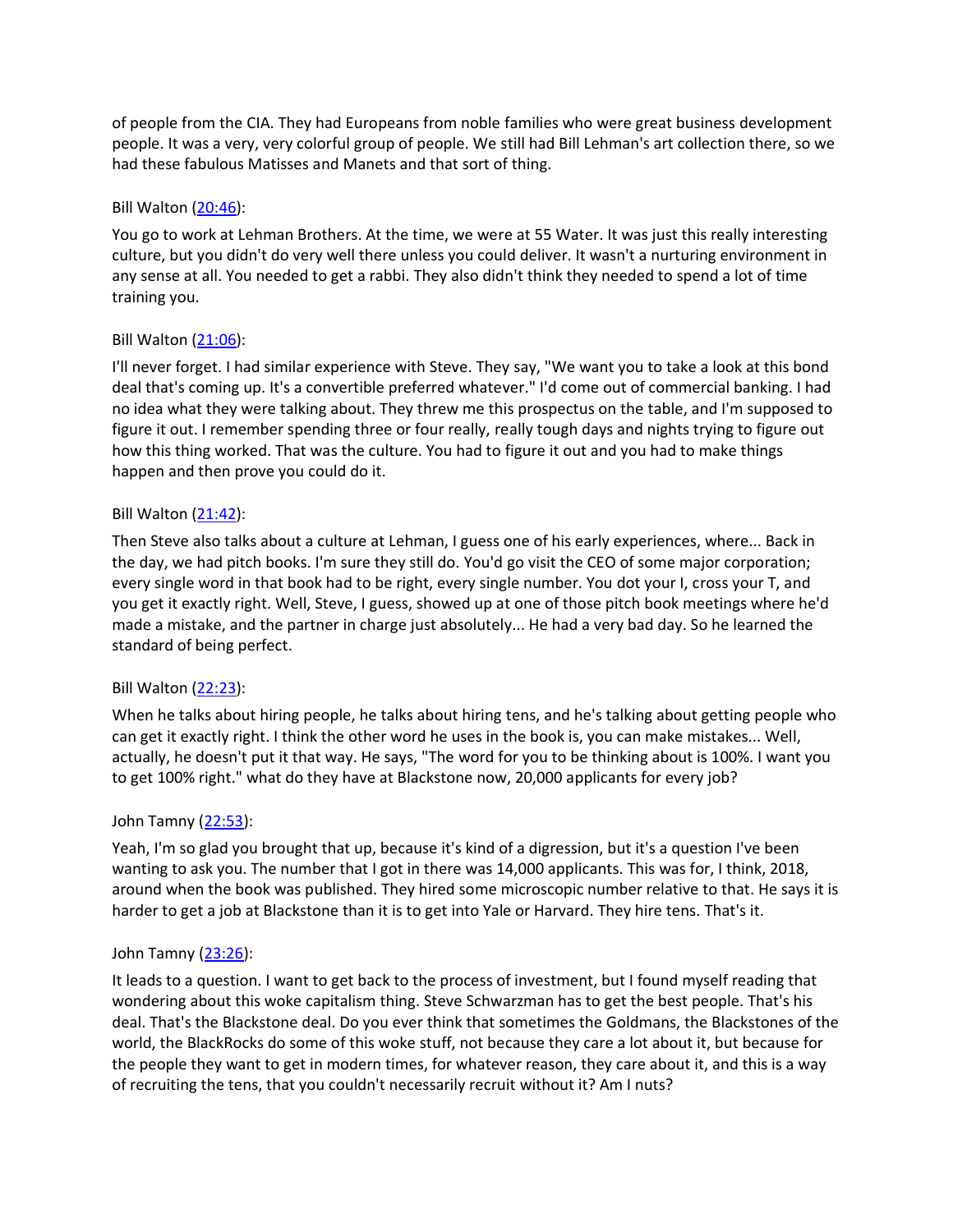### Bill Walton [\(24:08\)](https://www.rev.com/transcript-editor/Edit?token=OQOslKBslEpmcYX7XiDEf4knWaTpvvffQw_nYIme5x4j22rJ4z30nLPtvrW83boREmwSCQjRvYh8yv0U_hxWecqMMO4&loadFrom=DocumentDeeplink&ts=1448.33):

You're saying kids you'd recruit when they're 23, 24 years old are big devotees of woke capitalism, and they believe in diversity, equity, and inclusion over making money-

### John Tamny [\(24:23\)](https://www.rev.com/transcript-editor/Edit?token=csjqndtTjDcTLSFCQBaHI3GkZYxCIcfq29X3PVtqDUg33fZRZ7dMxEbEl2zAZuPVvfCJPtpQryyujqotVeuxG2gGRaY&loadFrom=DocumentDeeplink&ts=1463.12):

All that nonsense. They believe in making money. Oh, of course they do. But they want to think that they're-

### Bill Walton [\(24:28\)](https://www.rev.com/transcript-editor/Edit?token=ph1DKkX8-N_SkjhjxC3KD-tXQi7WBl5n3QJbqtuKUIil-NBQpQv-n3LtLnImozMR47PAXc1x9GMmzchEeUary3A5-aw&loadFrom=DocumentDeeplink&ts=1468.66):

Well, those two are not... Those two don't hang together very well.

## John Tamny [\(24:32\)](https://www.rev.com/transcript-editor/Edit?token=3jQLXNWGkhbiRVMLl4UlGm30707mMaWsXePQXgdTQO3NQgYNo2QZT_-s6Q4wQSaBV_5LgspI7SgHM1lrLr1kkOa_wEs&loadFrom=DocumentDeeplink&ts=1472.21):

But invariably, they do. These kids from the Harvards and Stanfords that he hires from, whatever their politics, they're good at making money, and he hires these tens. Is there something to maybe they touch on some of this stuff to placate them?

### Bill Walton [\(24:52\)](https://www.rev.com/transcript-editor/Edit?token=NPRtKWVTSNYiOaPpVdU1lrLRX6uAF9_VxXmRBDpT4xyB20sucA1q3pE4-FfLW34PL_4IXkHoAgi2U4EdvhYg3FinMUI&loadFrom=DocumentDeeplink&ts=1492.58):

Okay, this is The Bill Walton Show. I'm here talking with John Tamny, and I'm stalling for time to figure out how to answer his question. We're trying to figure out whether you can be woke while at the same time being successful in the private equity business and on Wall Street.

John Tamny [\(25:09\)](https://www.rev.com/transcript-editor/Edit?token=9-7VHB1qw0Sn3UuMSiXY8byyuYR2NSwyYjt89iiQazCXaFlyYxosEu-4asy_rcFyg-5BFwBcDA4Ii_lM5FcjW69R1ws&loadFrom=DocumentDeeplink&ts=1509.36):

I told you it was a digression.

## Bill Walton  $(25:11)$ :

We are digressing. I'll come up with an answer. John, the thing that's fascinating is how the culture has changed. American culture has changed, and I think not for the better.

#### Bill Walton [\(25:26\)](https://www.rev.com/transcript-editor/Edit?token=lTnIbaYtmL0OLWt8PrmF8IE-EC95ijbi2lfjZSuwpCBcBepwPpKjBZfiop3CcfM_AqDmr8Lq1KUL-tAaTCR9PswIDik&loadFrom=DocumentDeeplink&ts=1526.52):

I found working on Wall Street, and then later on with Allied Capital in the '90s and the early 2000s up through 2010, just so energizing and stimulating because you're really pursuing excellence. You're trying to get the best deals done. You're trying to not lose money. You got to work with amazingly smart people.

#### Bill Walton [\(25:49\)](https://www.rev.com/transcript-editor/Edit?token=frqIAGLCfewSAI2zaPFxpOhbrmb2Hfqji9aal32wS1IXKUifBWh8re_CcwsKq3Eto_MijF1smMTvjC4CseVdmP2vqCc&loadFrom=DocumentDeeplink&ts=1549.53):

My shop was in D.C. In D.C., we could pay a fairly good salary, basically New York salaries in D.C., so we got the best and the brightest. I guess one of the things I miss about that the most is the investment committee we had, where we had 12 or 15 people in it that were just so smart and so many different points of view, and you just learned so much.

#### Bill Walton [\(26:13\)](https://www.rev.com/transcript-editor/Edit?token=Z5l9XpetOWd-wG5yw2TAk9NEczTgncyunTzQA_pk2h0gIvAafPdzskQpJom4q62If39BlPIPlfsE86jZpngFi7Y13n4&loadFrom=DocumentDeeplink&ts=1573):

One of the things that Steve talks about is adding businesses to Blackstone where you learn about the world. If you learn about this business, the hedge fund business, or maybe it's a real estate business,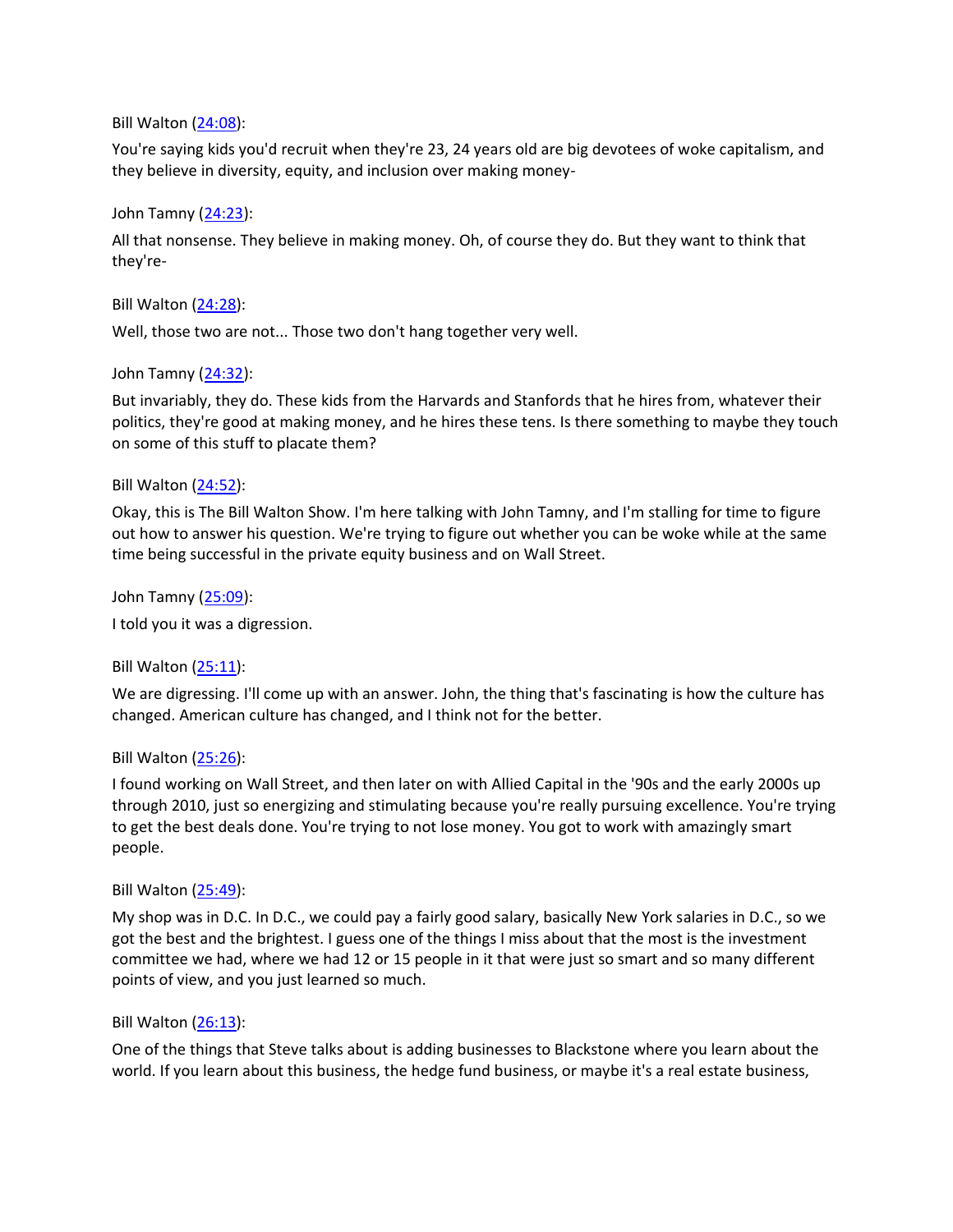where you get into this, that, and the other, the knowledge you get from deal after deal after deal about the way the world really works is extraordinarily exciting.

## Bill Walton [\(26:35\)](https://www.rev.com/transcript-editor/Edit?token=pfXSh7AylCR5MVtov2hzo3N3gtgeFd3YRAi-XsDWJtV1k8RkSQXsYwKP4K3XYFFfwsVVoprpVHOi9KHN7X4RnYIejcc&loadFrom=DocumentDeeplink&ts=1595.88):

You're now asking me if Blackstone is now hiring kids out of Harvard Business School who are 25 years old, who've been through all the new age, politically correct, woke approaches to business, does that work in his model? I don't know. I don't know. It's a good question. That's really a cultural change.

### Bill Walton [\(27:03\)](https://www.rev.com/transcript-editor/Edit?token=AB4jQjA2zt76pZ2CNafav4-Si59Jv10_ddwbfxbwQMPyrGCHtWmiE9FKyVW-aRS4QFlDXytPz4ljloiEZ9Znj-8jb1w&loadFrom=DocumentDeeplink&ts=1623.13):

I don't think you can measure success in terms of... Certainly, your private equity success, your investors are going to say, "Well, we're glad you're focused on diversity, equity and inclusion, but how much did you return from our investment in the fund?" That's the tension. You get some people arguing that, "Well, that's good business." Well, it's not really very measurable business, and it's certainly not measurable in the private equity or hedge fund business.

## John Tamny [\(27:33\)](https://www.rev.com/transcript-editor/Edit?token=vFObyO8dP7tdpfTKUgC_mTyhzrSdKNhEUiog8L1R6j4MqNlvOhzDomA4-6jl-SZqIizK8ho1Qrq2vvBD8EvximQzO4Q&loadFrom=DocumentDeeplink&ts=1653.49):

Can I ask you... I thought, very interestingly, the way Schwarzman put it was China is now a market economy overseen by the Communist Party. He's obviously doing a lot in China, not just from a private equity perspective, but he's funding a university. Did any of his commentary on China change your point of view? I don't ask that... Was it compelling to you? What did you think about that?

### Bill Walton [\(28:05\)](https://www.rev.com/transcript-editor/Edit?token=zWWSMoq7YLiDSWINKId2iq56lI7AefgDKtNxa5y2FFC1wIIlrTJ69P8pCaP--ec9FJSo5Yp77Rey20pUOzAe_FYebrE&loadFrom=DocumentDeeplink&ts=1685.09):

China is a very thorny issue for people like me who've been on Wall Street, been investing, who came up in the world where, once we opened China up, we were supposed to all go into China. We're going to make China prosperous. We're going to help their economy succeed. We're going to help them build their businesses. We're going to do all sorts of things with China. In return, the expectation was China is going to become more like us, a liberal democracy, join all the Western institutions. That seemed to be happening up until the last five or six or seven years when Xi began to ascend and get more and more powerful.

## Bill Walton [\(28:52\)](https://www.rev.com/transcript-editor/Edit?token=gPKzEJhQnouVVMADjlsDfSVhT1nxiOdJUGd9_h_FiTIXJOeSsBDo3VW_nSzwwUZGi-H26hzDP3sNAToxTmm1bTRSito&loadFrom=DocumentDeeplink&ts=1732.04):

I think the China that Steve went into 20 years ago is a different China than the China we have today. There are now a lot of people in the private equity business... Chinese private equity investors are beginning to say China has become uninvestable because it's no longer a capitalist economy with the Communist Party in charge. The Communist Party now is taking much more of a direct involvement in businesses in China, and so it's changing.

## Bill Walton [\(29:26\)](https://www.rev.com/transcript-editor/Edit?token=CzucfQchj9crQ8Ua5SIuY8pxR8sS8aRNDolxRyPEughLJMLAk4vVqVp6kJJ6N8AIDGG2P7cg8JbpnoeRws8iU0JG2mk&loadFrom=DocumentDeeplink&ts=1766.85):

I know he's got a massive... Steve created something called the Schwarzman Scholars with, I think, the largest, most prestigious university in China, one I didn't know about. He's got a major investment, and it's been very successful. It's kind of like a... It's equivalent almost to a Rhodes Scholarship with the Schwarzman Scholars.

Bill Walton [\(29:50\)](https://www.rev.com/transcript-editor/Edit?token=yJgOFIuvmDF9WYm6DWKMaCpgCsOtM3dbpOsQ0EmaqS3TrISnt-76jdqwpnnRPZTbGcfoLELfNC6pP2y_ngshJ0OkXgY&loadFrom=DocumentDeeplink&ts=1790.79):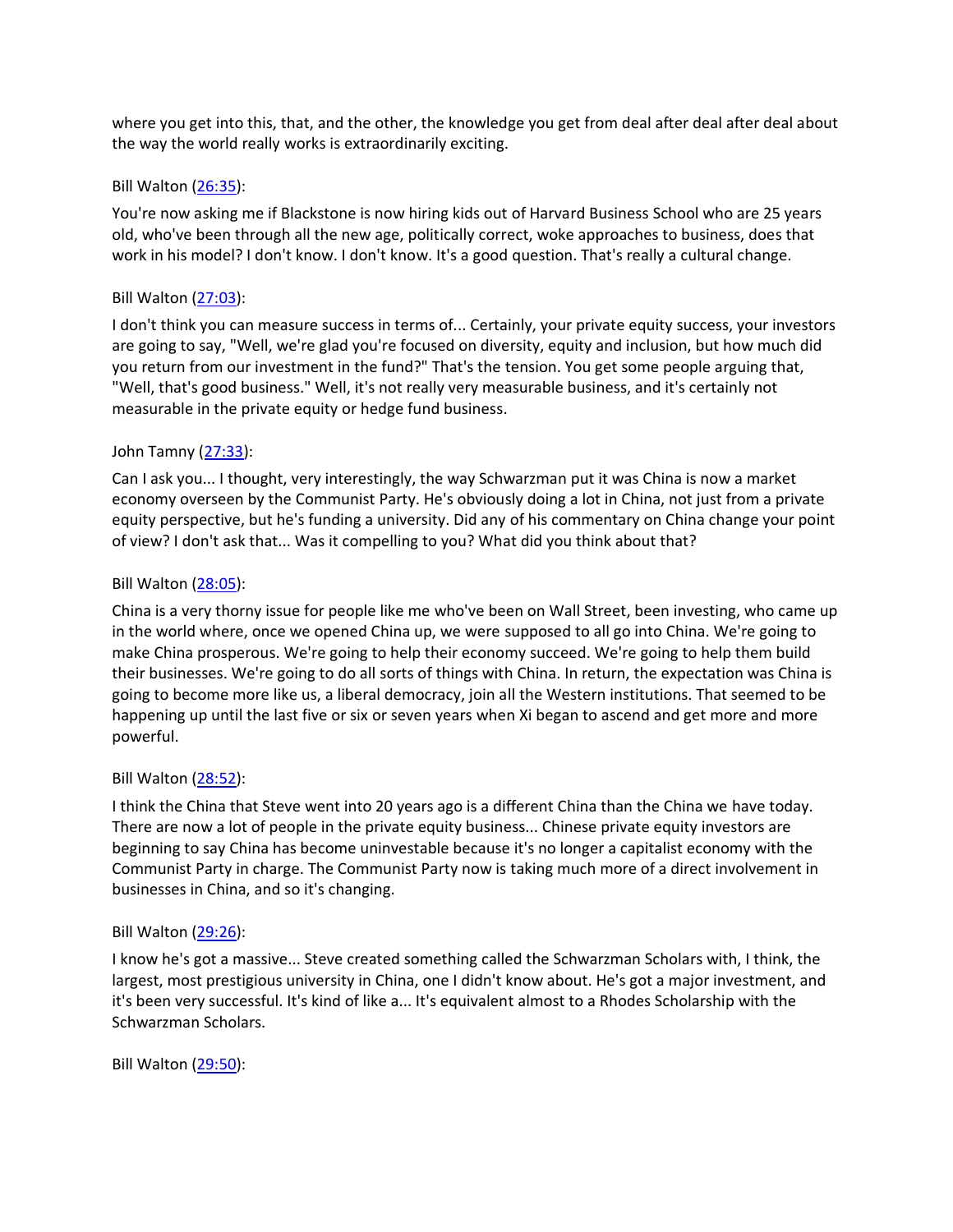His acknowledgements, which I think mentioned, goes on for page after page. He's got a couple pages just thanking the people he did business with in China. I know you're a big fan of China, and you say they love the West. Five years ago, I would've been mostly there with you. Five years ago, I was a unilateral free trader. Let's open it up, no tariffs. Let's do business back and forth. I don't think that's what we're dealing with now. I don't think it's a competitor. I think it's an enemy.

John Tamny [\(30:24\)](https://www.rev.com/transcript-editor/Edit?token=Anrz82xUO9Za1roQUNv8jVT6ZLU3b5cUpl8-fVVh-0I67ohWA7fpHR_E2CMObmkrrUyzz7exENcpHo7kak-v8WGJ58Q&loadFrom=DocumentDeeplink&ts=1824.3):

Do you think he thinks that?

Bill Walton [\(30:27\)](https://www.rev.com/transcript-editor/Edit?token=nqg4aHWkm4jduMe42cMZ8_oX0fsLVBEXwWSQKe8rhgF45hnLMMaWpQmAjS91GqUKPiIiOkwY3HzPisW4b041og_yUOk&loadFrom=DocumentDeeplink&ts=1827.38):

Steve, if you're watching, we'd love to have you on to talk about how your views about China have changed. I think everybody has to be thinking about it differently.

# Bill Walton [\(30:39\)](https://www.rev.com/transcript-editor/Edit?token=FHwXFDCbbUn4BzDWDCU0E8RhgOrtTG8liBMQQ2UEMpxH3io6xI86sT0Ux8iuPvkGES6fOA6q8j7XVl1IAazBZiKDdn0&loadFrom=DocumentDeeplink&ts=1839.12):

I've been noisy about Larry Fink and BlackRock and what they're doing in China. I think they're still plunging ahead in China because they see that 450-million-person investment market and they want all those savings dollars. They want BlackRock to be managing all that. I think he's not hearing the music, as I see it, but maybe they know more than we know. Maybe they've got some deeper insights into the workings of the Chinese Communist Party. I don't think so.

John Tamny [\(31:16\)](https://www.rev.com/transcript-editor/Edit?token=pRjpq8XUeWiQCsLskEPGxy5dCm45HcI9g1HIrrG0Lhvo_WimhsxUpWFFVlp1t-OzW5yFa7GoBB_MyJ8m7jOTIxDJnng&loadFrom=DocumentDeeplink&ts=1876):

It's one of the ones that Schwarzman acknowledges that he got wrong, was BlackRock.

Bill Walton [\(31:20\)](https://www.rev.com/transcript-editor/Edit?token=igm-kaWRyn_9ztahpuemN7y1KhtsEspqFYPmDNQ07jYxO2BOUy2GgtUlSjEyZJlDFc_PnoGTX5p3s4NQnZWc7uiSoF4&loadFrom=DocumentDeeplink&ts=1880.98): Well, that was interesting, wasn't it?

John Tamny [\(31:22\)](https://www.rev.com/transcript-editor/Edit?token=sPwybBeXMA8MeUrijfnX6wmikciKQxd7g1fBWC4NcA4xQYImm_U7pd0Fnw3M-lXaQhxqxNVwrU-XnqYpAkp5W3uDYqA&loadFrom=DocumentDeeplink&ts=1882.22): Yeah, that was-

Bill Walton [\(31:23\)](https://www.rev.com/transcript-editor/Edit?token=AaShq-VQJH7HnNU0_SWqzmrW2BQE5TC6zhYoAW2OSPhQNHAm2IjTouAsVqzVLC1iIqAv10ZI_VWIDy_4JpCRIEAmexk&loadFrom=DocumentDeeplink&ts=1883.42): Isn't that a good story?

John Tamny [\(31:24\)](https://www.rev.com/transcript-editor/Edit?token=4yYp62mNhSVNMITHnu4YSqxf8USfTExX_7KzaLS0AjPUEia3HPSDPs8kxpDpCzso7dxKxIadAYXfWLyWIDvJ7ktwGGQ&loadFrom=DocumentDeeplink&ts=1884.27): That was. Yeah.

Bill Walton [\(31:25\)](https://www.rev.com/transcript-editor/Edit?token=Wov4P8jKy9e0ALmIEzrP2rVPTyeeX8A7seIgaBv7escT5dOGuY8t6cVhD5TbWK6KxdhqO-U5TUvaNhbn3L9y5Pj3aw8&loadFrom=DocumentDeeplink&ts=1885.79):

Larry Fink, bond department guy, knew how to put together a complicated bond deal on the planet, set up a shop. What did they want to call it? Black Pebble?

## Bill Walton [\(31:38\)](https://www.rev.com/transcript-editor/Edit?token=jp4i8kCrJ59yEwYEx6vd9nG04QWcB96ksv3E_B5dHChKguJ-Tub1pZ2LvYu63yfpaWj4_F-dLJfqmKN1vpvSAklSMJg&loadFrom=DocumentDeeplink&ts=1898.98):

Steve had Blackstone. They wanted to have something Black in it, and so they started out with Black Pebble. That lasted a day or two. Then they ended up with BlackRock, which is a better name. I think Blackstone had like a 40% interest in BlackRock, which today would be worth, I don't know, \$1 trillion? I don't know. Some huge number.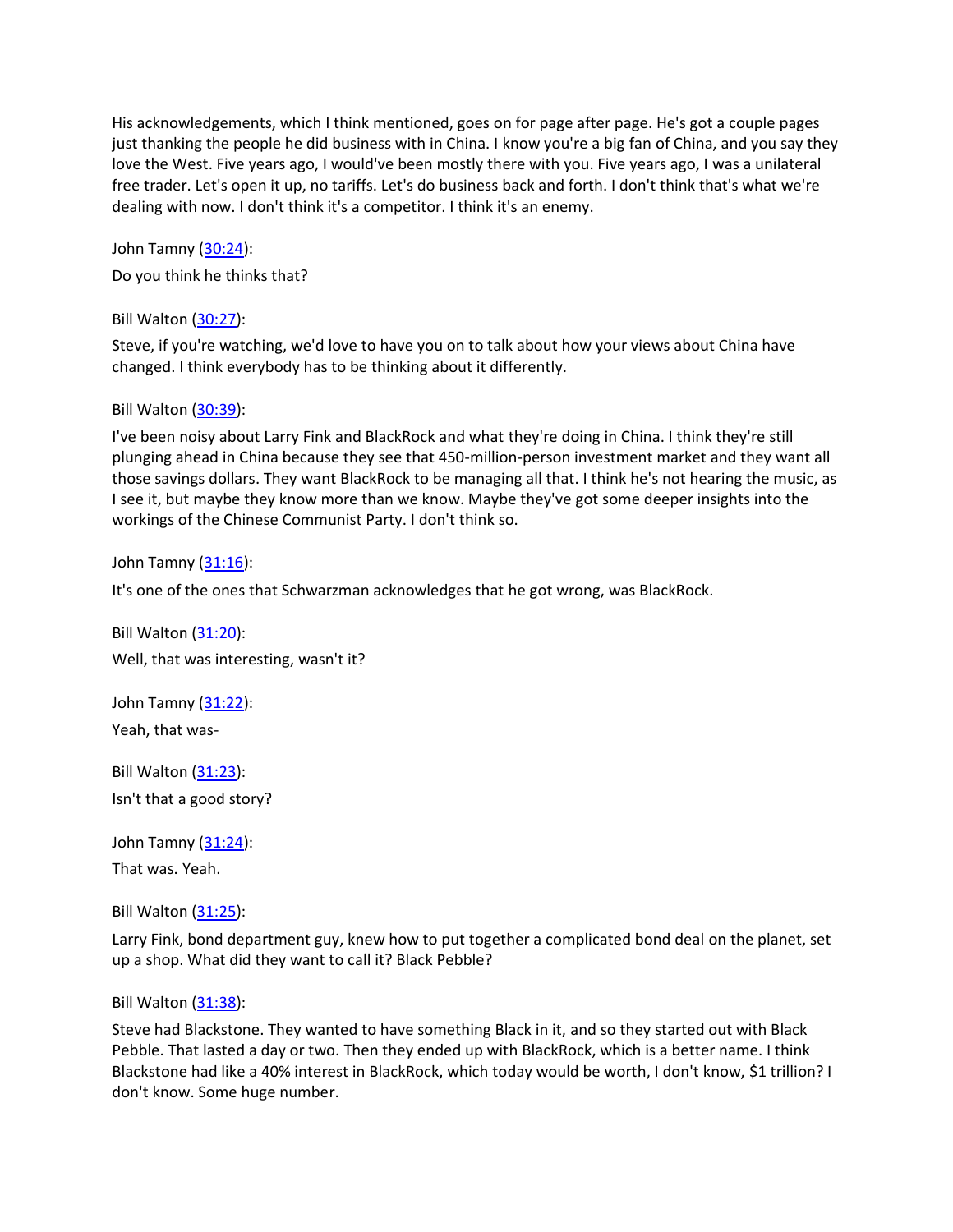### Bill Walton [\(32:05\)](https://www.rev.com/transcript-editor/Edit?token=vNyw_mj4jTfIQcoV6p6UmGZdQG_xKuo3fDj3sm4BDcy8iafv63KhTrvdG6UBDPcN4dWUaSWw_TPgD0jWiZbUI7LG2zY&loadFrom=DocumentDeeplink&ts=1925.03):

I guess Larry Fink went back to Steve and said, "Look, we made this deal. You invested in us. On the other hand, we're doing all the work, and we think your stake is too high." Steve said, "A deal is a deal. We're going to stick with it." Well, instead, they came apart, and he now owns 0%. That's one he missed. He didn't lose money. He didn't lose money.

## John Tamny [\(32:24\)](https://www.rev.com/transcript-editor/Edit?token=A8jNgFYbOB0OUPNBS6HYfMRe6XhCjB7Pyz3QjAIJyIbtzPTKtm5KBx223UbAn8TfkH_eozFUIpguaCEaSURu1RuBUsE&loadFrom=DocumentDeeplink&ts=1944.77):

No, but it was one of the two things where he said, "Boy, I really blew it here," and so something he regrets.

## John Tamny [\(32:31\)](https://www.rev.com/transcript-editor/Edit?token=zQs53KbOQenhVFEX04Griytg3ZPqjw3Odm3CbITCEGGrN4dWWKztpAdDvC_4r5kMIkfgvKGG86HUJiGCn9JG3PhJ2zI&loadFrom=DocumentDeeplink&ts=1951.73):

I've got to ask you, mark-to-market accounting, 2008. I have something underlined in here. He looks back on that, and the view inside Blackstone was that Lehman's real estate portfolio was a mess. This was before the meltdown. You sold massive amounts of real estate in 2005 because you noticed something amiss. He talks about something amiss here.

## John Tamny [\(33:05\)](https://www.rev.com/transcript-editor/Edit?token=IOaG4Tx5eCGtM80H0tcMbTa3oqEEZZR477Otzm6FFrRBoiVA2tudG9CGeFszad_Q4S_SJ38dC5nHi9S0p8Loghv0NAk&loadFrom=DocumentDeeplink&ts=1985.07):

He says this, but then he says, "Well, mark-to-market accounting was a bad thing." I think any accounting rules are bad, but I find myself wondering, would it have made any difference for Lehman Brothers? By his estimation, the portfolio is a mess. I guess my question is, does Lehman die either way? What's your assessment of that?

# Bill Walton [\(33:28\)](https://www.rev.com/transcript-editor/Edit?token=ba_BHnA5nbZ1AW6pep_hrPJ96MQY76FwY8MjTMSPMwCQ3VC7VPIscNh8RxNaQvOTJmpP5tX9OBVpxM1V6D4hOWGJM6E&loadFrom=DocumentDeeplink&ts=2008.41):

I think, had we not had FAS 157, which was the mark-to-market, we wouldn't have had the meltdown we had in 2008, 2009. I think that accounting rule was so destructive because all these companies, and mine was in that group... We didn't have FAS 157. We had some SEC rules. But most of them were in the business of long-term investing, medium-term investing, holding assets for a period of time. There's an investment cycle.

## Bill Walton  $(34:01)$ :

If you're you and me sitting there investing our dollars, and we're saying, okay, we've got a portfolio of \$100 million here, but this is in real estate, and we're expecting to hold this for five to 10 years, and there'll be cycles and things like that, and so we end up with a down cycle, we don't all of a sudden say, "Well, this thing is worthless." We say, "Well, let's ride it out through the next piece of it."

## Bill Walton [\(34:25\)](https://www.rev.com/transcript-editor/Edit?token=hKb3yNHTZ4EXO7PqzOUOIO0yLH509qJUgYv069pDJfgqwxHI8jii5f-pt_8KxSwrJcbNDOKkg8sXkb1z9FjSf_Wips4&loadFrom=DocumentDeeplink&ts=2065.43):

What mark-to-market did essentially was it says, "Well, let's mark this thing to the most pessimistic view about the market right now in this moment in time," and it mismarked a lot of the portfolios of all the big banks. And your favorite, it was exacerbated by short selling and the use of derivatives, where people were trying to drive these companies out. If you start short selling, you drive the value of the assets down; you use derivatives to amplify that.

Bill Walton [\(34:55\)](https://www.rev.com/transcript-editor/Edit?token=zms3Dx4r8K_esb0MLR9Y_KFh97IkIF2vA_smudJWZPFncLpjnlWmdo_cEBQ9CrKfiLWe99XEWa3ZqKhBcA6gdDseV4E&loadFrom=DocumentDeeplink&ts=2095.86):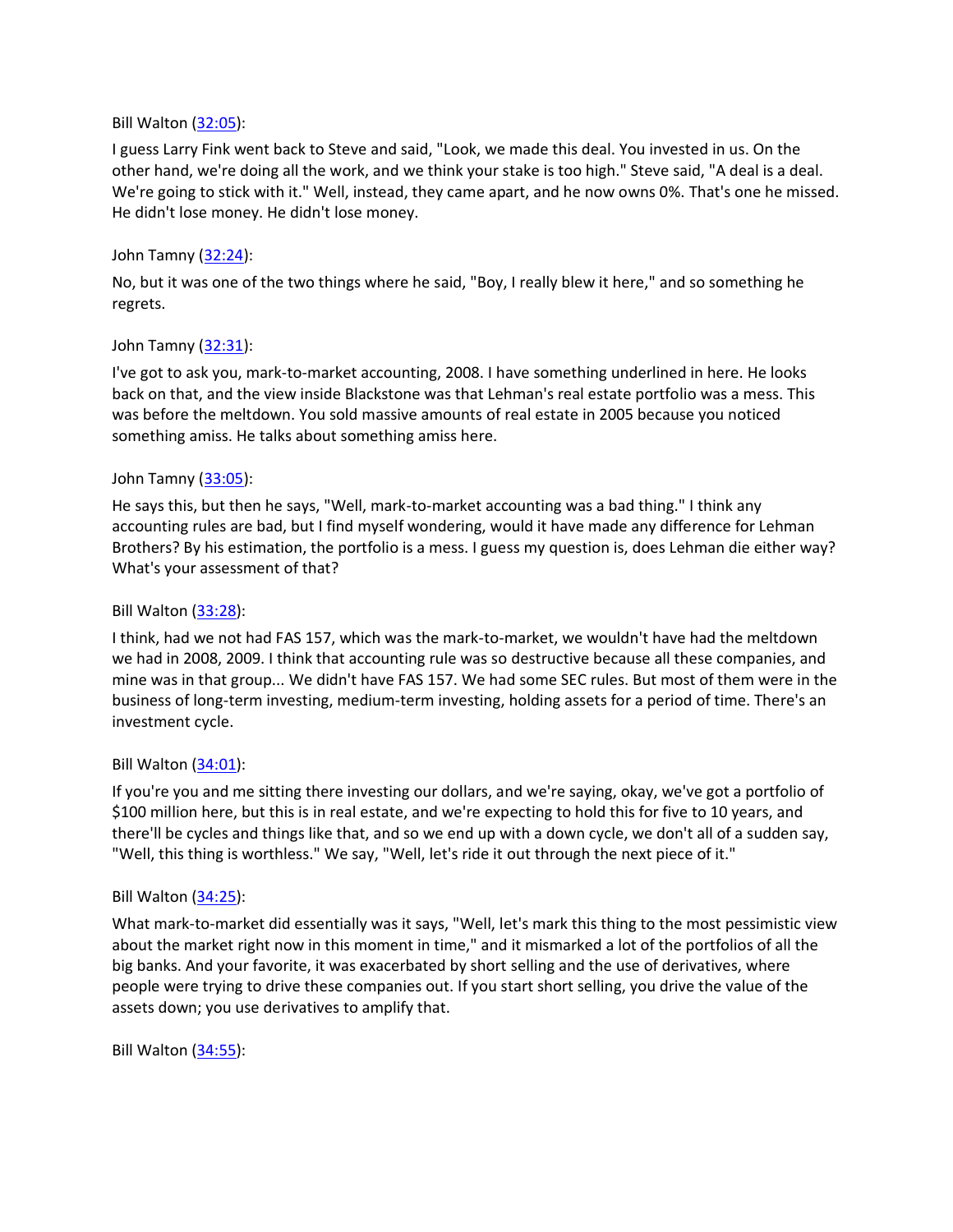Lehman Brothers, let's pick a big number, maybe their assets were \$3 billion. And maybe with the problems in the real estate market, maybe they were worth \$2.8 billion or something like that. I don't know what the actual numbers were, maybe 2.5.

### Bill Walton [\(35:10\)](https://www.rev.com/transcript-editor/Edit?token=cZLa9SlLw1INTUnDZBm8Ge-6YrufqRcAt92jhkMjHFwxiJXrOeqGSStv3Za24AW95pXk0-Ytl7u60YVDYPVho_nKY3Y&loadFrom=DocumentDeeplink&ts=2110.79):

With mark-to-market, remember, everything was marked based on public. I think S&P fell 50%. Instead of marking it down just some, they went all the way down to what you could trade things are in that moment. Mike Milken has one of his axioms, which I think is absolutely true, liquidity, access to credit. You're big on that one. It's never there when you want it, never.

### Bill Walton [\(35:41\)](https://www.rev.com/transcript-editor/Edit?token=XdXcq1nSJbYr4knDRxMJ2lJazi981W6PQziCM8Sm0QZh4DrJV67JBxpXAXPx9jjrhpUVkn4meJscHwHam9twt-yav7Y&loadFrom=DocumentDeeplink&ts=2141.27):

Liquidity had driven up. It was at zero. Nobody could get access to credit, the big insurance companies, the big banks. What were things trading? Well, they're trading close to zero. But is that where you want to put your books and that's where you want to create panic? There could have been somebody that stepped in and said, "Look, guys, this is a massively successful country. We've got these long-term successful firms. We're going to pull back on marking everything to zero and wait to see until the dust settles to find out how much underwriting losses we're actually going to have."

John Tamny [\(36:18\)](https://www.rev.com/transcript-editor/Edit?token=Xjceoqodnfq4Kg_ej7Xd1SrEOaxA6lSrGPKl_-JGdWwRYL29Lf0VQBO1cD5LPiCMoxNd8Un6ZYLh9Bm4aBjSqYA709w&loadFrom=DocumentDeeplink&ts=2178.25): Couldn't an investor have done that anyway?

Bill Walton [\(36:20\)](https://www.rev.com/transcript-editor/Edit?token=eGKz7yijdte0b2LkHEL6v6BgmYOHC8uRsnJ-fbh2_13qIb-QFcNWNd2t-xKk9F5jqr3jssDLsNJMy5HDcLJ0HV7IZh4&loadFrom=DocumentDeeplink&ts=2180.43):

Who?

John Tamny [\(36:20\)](https://www.rev.com/transcript-editor/Edit?token=kUZ_HrpkiC8DHOXK-5x-WKHAJ0-I8UmJHha3MsRmqU1nC2Mqls0K5gujCWZfPiWoQtJb29BKd2-peT7UQte1i2m5Lts&loadFrom=DocumentDeeplink&ts=2180.67):

What was keeping an investor from saying, "Accounting is theory"?

Bill Walton [\(36:26\)](https://www.rev.com/transcript-editor/Edit?token=3DIWp87P5weYtVUJEKRJacmj8wHqKIHvZqCXZaueJXzebM847l6H8FARjJIwQVYTByEkNlRR-4TFc6ts5E7hrdVANXA&loadFrom=DocumentDeeplink&ts=2186.81):

Well, if you're running a public company, you've got to pay attention to the accounting rules. If you're Dick Fuld or you're the guy that's running Citibank or Bank of America or any of these big things, they didn't have a lot of options.

#### John Tamny [\(36:42\)](https://www.rev.com/transcript-editor/Edit?token=qHqnvvNUqRG-oR4n3Vu9D8e9j8MnoSRU-N9HppUchz51RYvhUJX8nXKVV927SZ1LwKBgcZd8cRuPQBVMBT46CAPlB-s&loadFrom=DocumentDeeplink&ts=2202.3):

I'm not doubting their lack of options, but an investor could say, "Okay, well, mark-to-market says it's worth some very low number. We disagree." I can't get away from the fact that Schwarzman's view was that the portfolio was a mess. So if you take away-

## Bill Walton [\(37:02\)](https://www.rev.com/transcript-editor/Edit?token=21XkaNTi3GuG3oDrsgCXvt7m7271g-GDt8Fskz10_qa-PvgbKh1ukYanLDz7PY-D6N6zJMyaT0f4ERVEpR5iExt-T_g&loadFrom=DocumentDeeplink&ts=2222.6):

I wouldn't hang yourself too much... I wouldn't hang on that sentence too much.

John Tamny [\(37:07\)](https://www.rev.com/transcript-editor/Edit?token=U75_wqpsFW8hXE6h2025Rfnto6GRV7CpT1fvs2V5UTvILXShIlohSU5LQD5vCiyytcCmf-HpmmFCi39AFk4i0EkMscs&loadFrom=DocumentDeeplink&ts=2227.3): Really?

Bill Walton [\(37:07\)](https://www.rev.com/transcript-editor/Edit?token=9XJjasf4olVuQAnlRfKQ6AjU7wTuDn-SPlVY7xjG28cyAVGyvz2xGujl_Y3p0iV4x-j_weiINCRYnkEsB1hdnSlQf2c&loadFrom=DocumentDeeplink&ts=2227.69):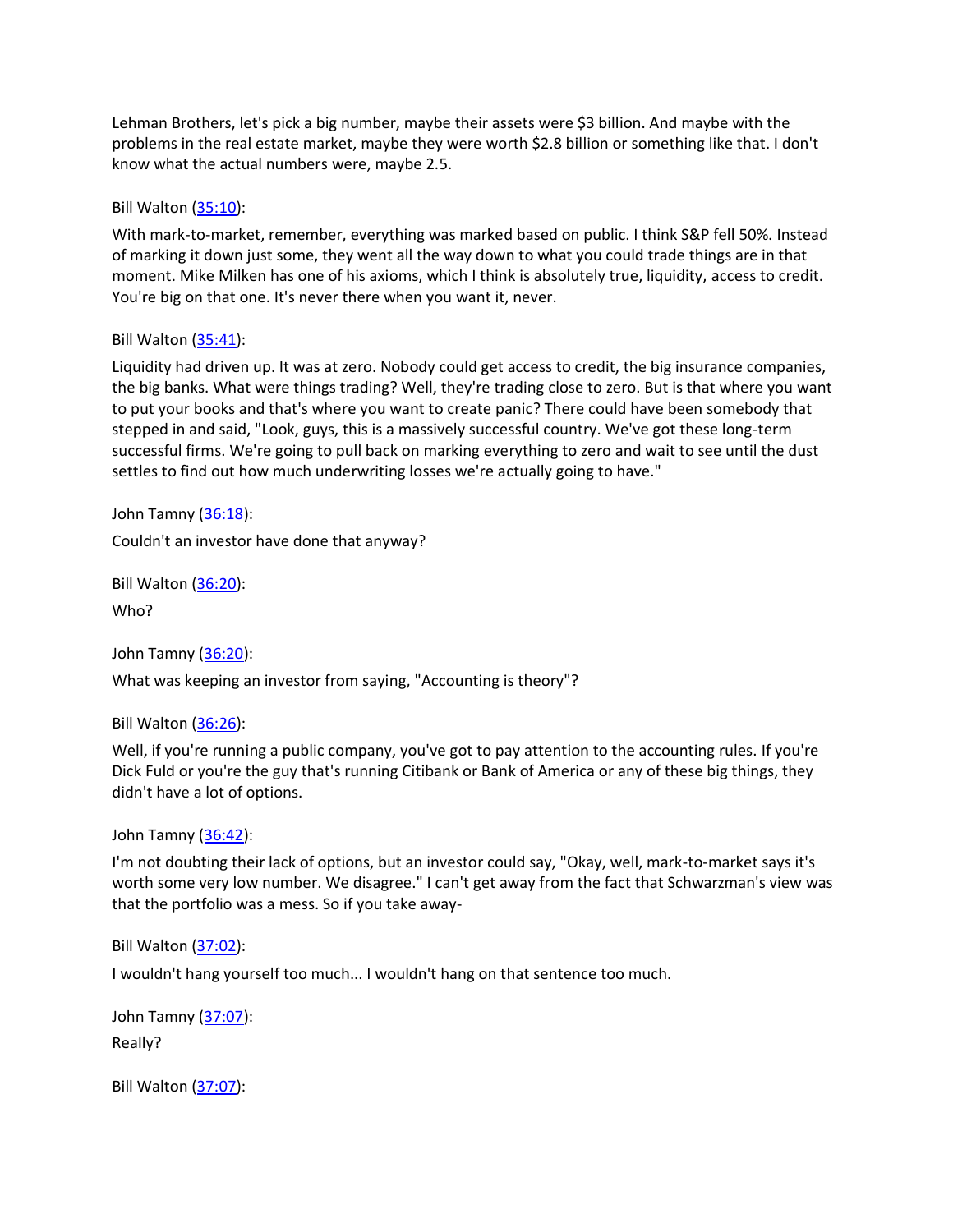That was one sentence. When people characterize a thing as a mess, it doesn't mean 100% of it was a mess. It meant that 10% of it may be a mess, or something at the margin, but not the whole thing-

John Tamny [\(37:18\)](https://www.rev.com/transcript-editor/Edit?token=mGKK0ku3etemooRMUKnWhGDzBWBtbYT906xr5cfDL_08Ek-e_fUtXULkAn90_7HoFVdpJYBiWv7ER41fJEMWPFMoEgY&loadFrom=DocumentDeeplink&ts=2238.09): What if there's no accounting-

Bill Walton [\(37:19\)](https://www.rev.com/transcript-editor/Edit?token=WKzliEQzfHKEeALuHRaeK_TZTzzP6z2K152vmfGVZihLTFbNipY1lrhQDBqTzwg5gOIPEjiVSFWT0_qYxEVvOLAdjTg&loadFrom=DocumentDeeplink&ts=2239.43):

I think he said later on there was only some damage there, not all damage.

### John Tamny [\(37:25\)](https://www.rev.com/transcript-editor/Edit?token=_YNf_A721rRcV3x8Ye12IaN71FCm-kniKqstl2nv0_NVwPLe2Gn_ld9QXKTfGV8jx0mz_dVelutEehkeFc6VftEFFWc&loadFrom=DocumentDeeplink&ts=2245.17):

Well, because that was the other thing that I thought was interesting that he pointed out, was that if you look at the housing investment, people to this day say, "Well, it was a bunch of sloppy loans made." Well, as he points out, over 90% of them performed. These were generally good loans, that, over time, they worked out. This wasn't banks just throwing money at bad idea after bad idea, that they performed.

### Bill Walton [\(37:53\)](https://www.rev.com/transcript-editor/Edit?token=U817mx3AIoR_xqfjwRw4wBUNTSj4k3YWdGYKTgyRK2B9M3o1jjTmtBvm0WC56gG_Oi6o8rS5Aqsz2sX2RMEAFWTr0mw&loadFrom=DocumentDeeplink&ts=2273.42):

Well, we had a lot of bad underwriting. One of the great ironies of history is we've got Dodd-Frank, which was put in place to cure the ills of the meltdown, where Barney Frank and Chris Dodd were two of the principal proponents to have the banks drop their underwriting standards to put more money out to promote housing. It got to the point where you could buy a house, and they would lend you more than the purchase price to give you some extra money to fix it up. You remember those days. It was crazy. A reasonable banker doesn't do that unless they're being encouraged to do it.

#### Bill Walton [\(38:39\)](https://www.rev.com/transcript-editor/Edit?token=ppDf6nO2ccoYrFVzWHzyOjSPhpq2Exi6MbLyKB4ax7wOtQzlfS1lBtT6AMr2WyidlN4rJU4u73_2AqC8lstVNvdD5_0&loadFrom=DocumentDeeplink&ts=2319.47):

Then you got a lot of really bad actors. I can't remember all the names, Countrywide Finance. There were a lot of them. A guy shows up at an investor conference with a deep tan and chest hair and jewelry, and you're thinking, "Why do we..." It was pretty obvious that some of these guys were crooks.

#### John Tamny [\(39:02\)](https://www.rev.com/transcript-editor/Edit?token=SVGSJEuUjOhIYxp3Zy7kZFdpOcZGKGgfzVa5MCXHzI7lnJRauJGY-IMC7rbIuMaOOGd1FVAtQmAfvhv20Um2j7fIaMk&loadFrom=DocumentDeeplink&ts=2342.37):

When we were emailing before this, you talked about the investment process really interested you in this, but we never got beyond that. What stood out? Did you find yourself learning things? Did you find yourself fascinated?

#### Bill Walton [\(39:19\)](https://www.rev.com/transcript-editor/Edit?token=nzFM_EqwStU1Hm_SYMuAIx1uK_obHQPl_f4Hc0kAdf2b-aj5Taz-nxYpTE__ymLURCjgu6BhiOh4iLIY0kR7tjHRTT0&loadFrom=DocumentDeeplink&ts=2359.49):

Well, there's a lot of recognition. One of the things that he points out that I struggled with was that... He was, I'm looking at his book, chairman, CEO, and co-founder of Blackstone. He was also the chief investment officer. When you're deploying capital, and a lot of capital, the chief executive officer's role has many pieces. The chief investment officer has a different role.

#### Bill Walton [\(39:51\)](https://www.rev.com/transcript-editor/Edit?token=DuYlu_EjqNqBd6h7SknCVxbeo8-vUGJv68LZmQcSaqzhNZU2niLUXGzt-sgpr4wb7_wAOoKg-pqmi2ZMZxN5JxAEfTc&loadFrom=DocumentDeeplink&ts=2391.5):

As chief investment officer, you're supposed to be more or less gimlet-eyed about what the opportunity is, weighing risk, so on and so forth, and being really pretty rough about saying, "No, this is a dumb idea. We shouldn't do it." But when you're the chief executive officer, there's always the personnel part of it, where you get a guy that you really like, he comes to you with a deal, you say no; comes to you with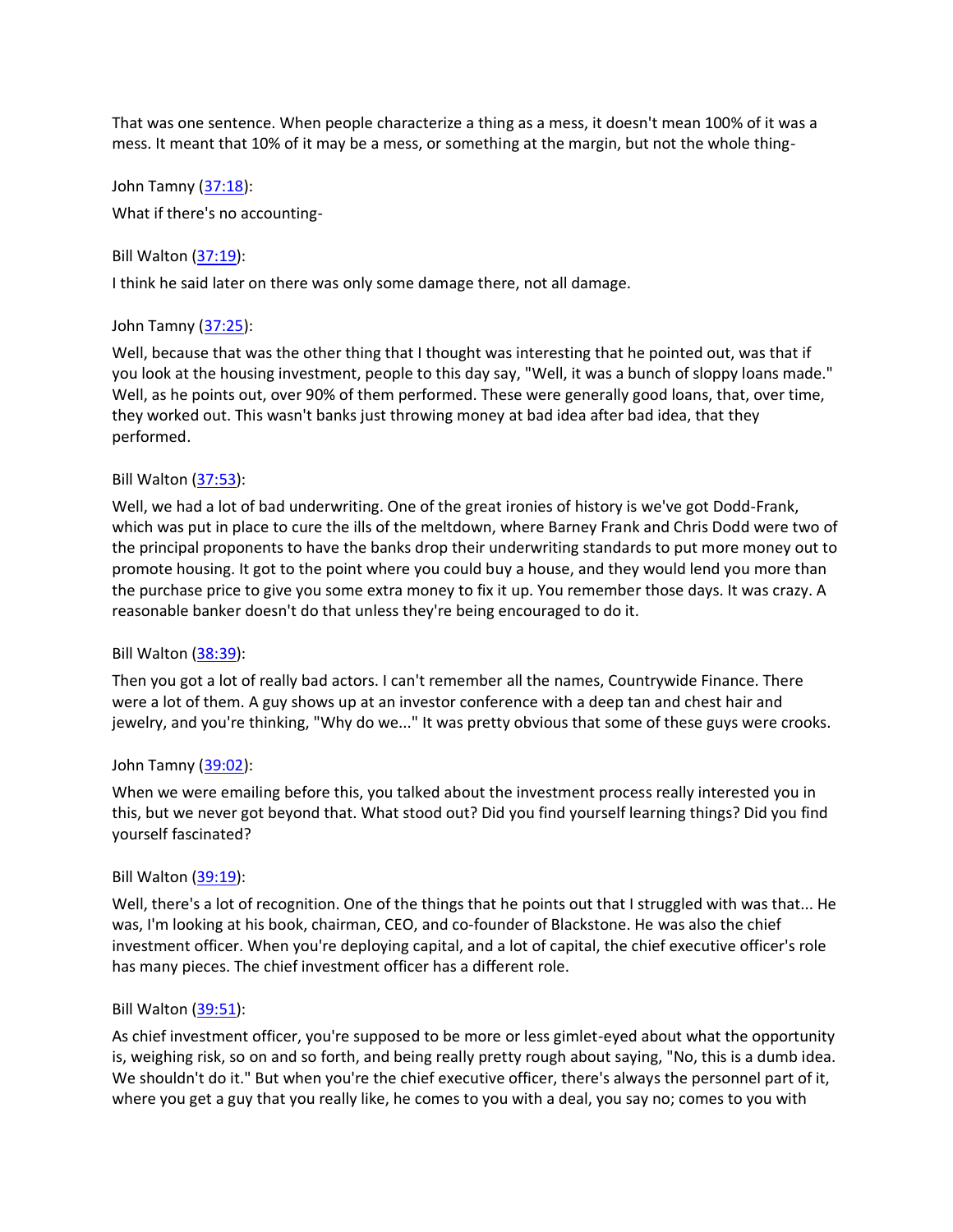another deal, you say no; third deal, now a fourth. Pretty soon you've got an employee who's pretty dispirited.

### Bill Walton [\(40:20\)](https://www.rev.com/transcript-editor/Edit?token=Kyz5vibsz2lhgacGyoeJcQUI7dMFmD1RKRg0_5KQsvoKdXt8CqW6QlRzFnId2jThFUUs2X2lJC0f3qh1y9l6HRDzLZk&loadFrom=DocumentDeeplink&ts=2420.74):

As a chief executive officer, you want to say, "Well, let's give him a chance to do something with this," and so you go for something because you're trying to support the person who's bringing you the deal, when in your heart of hearts, you may think it's not that great. He recognized that.

### Bill Walton [\(40:38\)](https://www.rev.com/transcript-editor/Edit?token=8axmPX_EV8xlg_xEEEDE7Z8wS4BD5g6O72yYcNICJNGPOrevySYF8kR4QgkXr2pOK30qWgTQCVYwxchmIV6EwuWm7Hk&loadFrom=DocumentDeeplink&ts=2438.13):

I think I recognized it to a certain extent. I tried to fill seats in my investment committee with some of the most negative people in the firm, because I tend to see things as half full, and I wanted people that would tell me that there's not only not half full, but the glass is empty, so we'd have that balance of opinions. It's always tough when you're trying to manage personalities while at the same time managing how you allocate capital.

## John Tamny [\(41:05\)](https://www.rev.com/transcript-editor/Edit?token=lhVt85-CUxJ8UUH6qpeXNgwGKNX3zj4F3cee0yQV-7pD6537mQVSGRTwC2EYpVccMwXE2cwn5ea6RjWYheZ8m1u6UwM&loadFrom=DocumentDeeplink&ts=2465.6):

What's your speculation along those lines? Do you think he's got people inside Blackstone willing to tell him what he doesn't want to hear? That would be-

### Bill Walton [\(41:15\)](https://www.rev.com/transcript-editor/Edit?token=fuMd11Pkxq6qM3-rZdqAxSdXlLqwQg8CJL0nQV2B8idSFamit4FfiRTfl6wrBaSRDLVz3SrhmXFssjH0krGPZRx4SY8&loadFrom=DocumentDeeplink&ts=2475.95):

I do. One of the things that struck me about Steve was the people he recruited early on were very independent, tough-minded people out of Lehman Brothers Kuhn Loeb. These were very bright people. They were tens. They were people that could have probably run their own company, but he recruited them in to help him run divisions. Tom Hill was one of them, Steve Bushad. There's several other names that spring to mind. He brought in people that would tell him good idea, bad idea. It gets back to...

## Bill Walton [\(41:50\)](https://www.rev.com/transcript-editor/Edit?token=zbsWomDmtkfMx063hI05aG7swRsRbFkH84hrk8k2BGB5ar1dtMOF3g0istzoHem9jSyF7HFrSOgZYKjscrTDd3zF59A&loadFrom=DocumentDeeplink&ts=2510.05):

I'm here with John Tamny. This is The Bill Walton Show. We're talking about allocating capital and personalities involved with that, and how Steve Schwarzman did it at Lehman Brothers, but now at Blackstone Group.

#### Bill Walton [\(42:10\)](https://www.rev.com/transcript-editor/Edit?token=4ug5RJEbHIidYWrK8d9zXirPLGypAx_HAIseyWkYt0MNzesuo-5HZs7joJRUn1eFKeIY8UZ2r_7rEq5I16h8b3SJPJs&loadFrom=DocumentDeeplink&ts=2530.15):

The thing that Steve... He says in the book that his strong suit was not numbers, not finance. That surprised me. I didn't know that.

John Tamny [\(42:21\)](https://www.rev.com/transcript-editor/Edit?token=tpGPTYTI1e5_dwVFp_0-FI6MT1WI9kvKWZ5ZQLR3LBNoSu619XzK7C2UgbWHHzcJlYFmqRu0I_UPTbZXA9Jk6yMbJpQ&loadFrom=DocumentDeeplink&ts=2541.54):

Oh, really?

## Bill Walton  $(42:21)$ :

He saw his strong suit as being how to read people, how to take a lot of information out of a conversation with somebody. This gets to your investment process question. He wanted people sitting in the room so he could hear the way they talked about the deal. He developed a real knack for being able to read confidence or doubts or considerations. I think a lot of his ability to deploy capital successfully was his ability to get good people who did all the analytical work, and he would then leverage off of the way they presented it to him.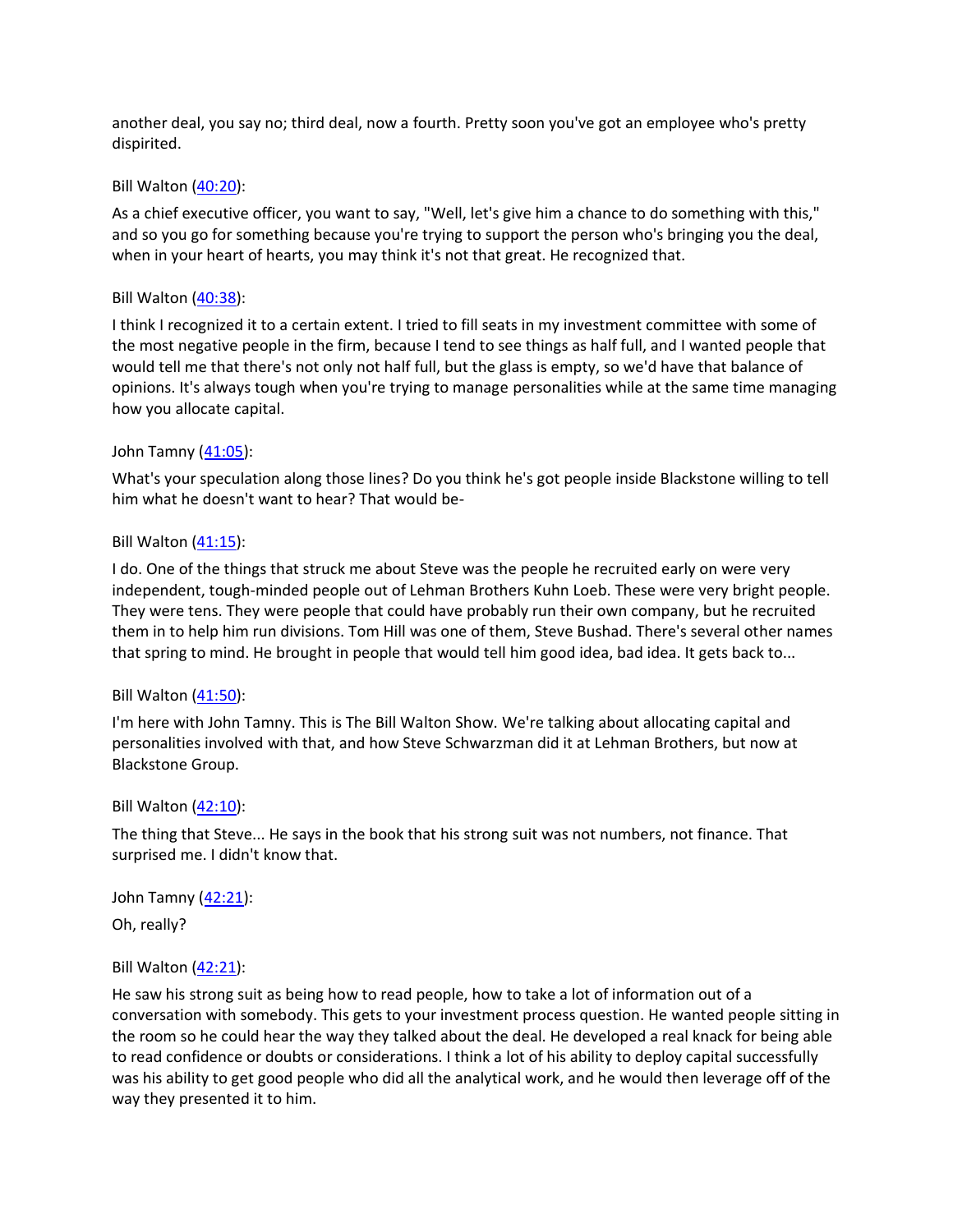Bill Walton [\(43:05\)](https://www.rev.com/transcript-editor/Edit?token=NT-RvLXatHANP0L5SIs5RGe0nyZqWUIJOUsIbvfQWC1OCMOdrXiE7dGaeHL2qx9gbxOx5I05SXaqM_lZEk6bFMxE8CA&loadFrom=DocumentDeeplink&ts=2585.31):

It gets back to that story I've mentioned about him sitting there as a cook on a tramp steamer reading Sigmund Freud. What's that about?

John Tamny [\(43:19\)](https://www.rev.com/transcript-editor/Edit?token=VS6oIFBfqVvcooRClbZM5rMMCMK2M2Wb0XHOA2Tpz-ZOmT-yHtxzl-W5fZDsLSBs4QtjZUZLuo24C3BHVOijGNWScBU&loadFrom=DocumentDeeplink&ts=2599.87):

You were in the business. What was Blackstone's reputation, looking back?

Bill Walton [\(43:26\)](https://www.rev.com/transcript-editor/Edit?token=zpLNbZ89Oah9h439GWTFmZpBdyP59DUbI7k7eAi0-iuKxYeG_rhiUZtoKULsinKcE3BkvtgCEfE6Ogd52BKUf4FLuhc&loadFrom=DocumentDeeplink&ts=2606.45):

Oh, I think it's got a great reputation.

John Tamny [\(43:28\)](https://www.rev.com/transcript-editor/Edit?token=bjAhMhm7qyQmu6_HAEGu0gWvZGZzCXiBxJLtP6XyJIZzuL5HDuj6QGD-bLiZRflwggS5MG6P3Eq3LdMTmFTfiogL2TE&loadFrom=DocumentDeeplink&ts=2608.79): How did you feel in 1990, 2000? Was it the pinnacle?

Bill Walton [\(43:36\)](https://www.rev.com/transcript-editor/Edit?token=GIw2ARUdEigGp0JeJTVh92FjAMLwcn9g-H7QFtrFWgwZmmDepgZb0BKOGuC7YRuIqiOqqWPfp4R83LOT7Kza20jJy_0&loadFrom=DocumentDeeplink&ts=2616.97):

Well, not then. You had Goldman. KKR had been in the buyout business. There were a lot of very successful buyout firms. At that point, I think Blackstone was considered to be one of the top players, but it wasn't at the top of the heap. It took a while. But I think they were always considered highly, very smart, highly ethical, very aggressive, able to make smart deals. In that world, that's the gold standard.

John Tamny  $(44:11)$ :

Was there anything in the book that made you skeptical or that you felt didn't read right?

Bill Walton [\(44:20\)](https://www.rev.com/transcript-editor/Edit?token=uESeksIRF_dS_-CTpDAXtPTZa6EkJL7WYmKc4vNZtPFN5VdVKIwv5hySoH1bhDcIJF94bB3eMpiTs_KMxJ7x-h0Opws&loadFrom=DocumentDeeplink&ts=2660.26):

Well, I think the story of the way Lehman got sold to Shearson was a version of the story. It didn't get into all the personalities and aspects of the things you saw in a book like Greed and Glory on Wall Street. There was a lot more sturm und drang. It wasn't quite as clear-cut as he made it in the book. There are a lot of interesting, juicy details left out of it, but I don't think they were necessary for the book he was writing.

Bill Walton [\(44:52\)](https://www.rev.com/transcript-editor/Edit?token=TiVuaaeaipoGWlESlLsPTF2OImLEx-3Ma6bQFc-7wx7B8bVVd3WqOgass22eQU0nN7XEIPGsFGL4aykofy2HXkAIDCk&loadFrom=DocumentDeeplink&ts=2692.81):

I wouldn't say skeptical, but I just thought, "Well, this is Steve's version," and I'm okay with that. His deal he did with Tropicana, sort of the same thing. There were a lot of annoyed people at Lehman Brothers when he did that deal, because he was this junior guy and he stepped over all sorts of people to put himself in a position to do that, and it worked for him. There's a little bit of the blowback that he got from things he did, I don't think is in this, but I don't think it should be. They can write their book.

John Tamny [\(45:29\)](https://www.rev.com/transcript-editor/Edit?token=dcAiZ2gcXrkbNQyBlQ4-QW4c4dZk3pv_tvypU64QPCjIHcVc0qcDK6fqNj5H0xabn28MhI8bpTtkoBX2_kivRWJkSQs&loadFrom=DocumentDeeplink&ts=2729.07):

Yeah. Not as many people will buy it.

John Tamny [\(45:32\)](https://www.rev.com/transcript-editor/Edit?token=-jZxPHiKa-VIPt9WVtDs9eCeJEtuZNjzZ0_W4v2lxWPqWPqmwTSaaaNBOeYp2tdxnycMWIgoBLkwskLXJn16WoIer_E&loadFrom=DocumentDeeplink&ts=2732.97):

One of the things that I thought was so great in it was that he gave a lot of credit to Tony James, just as an... Now, Tony James was very high up at Blackstone. I think he's just retired.

Bill Walton  $(45:44)$ :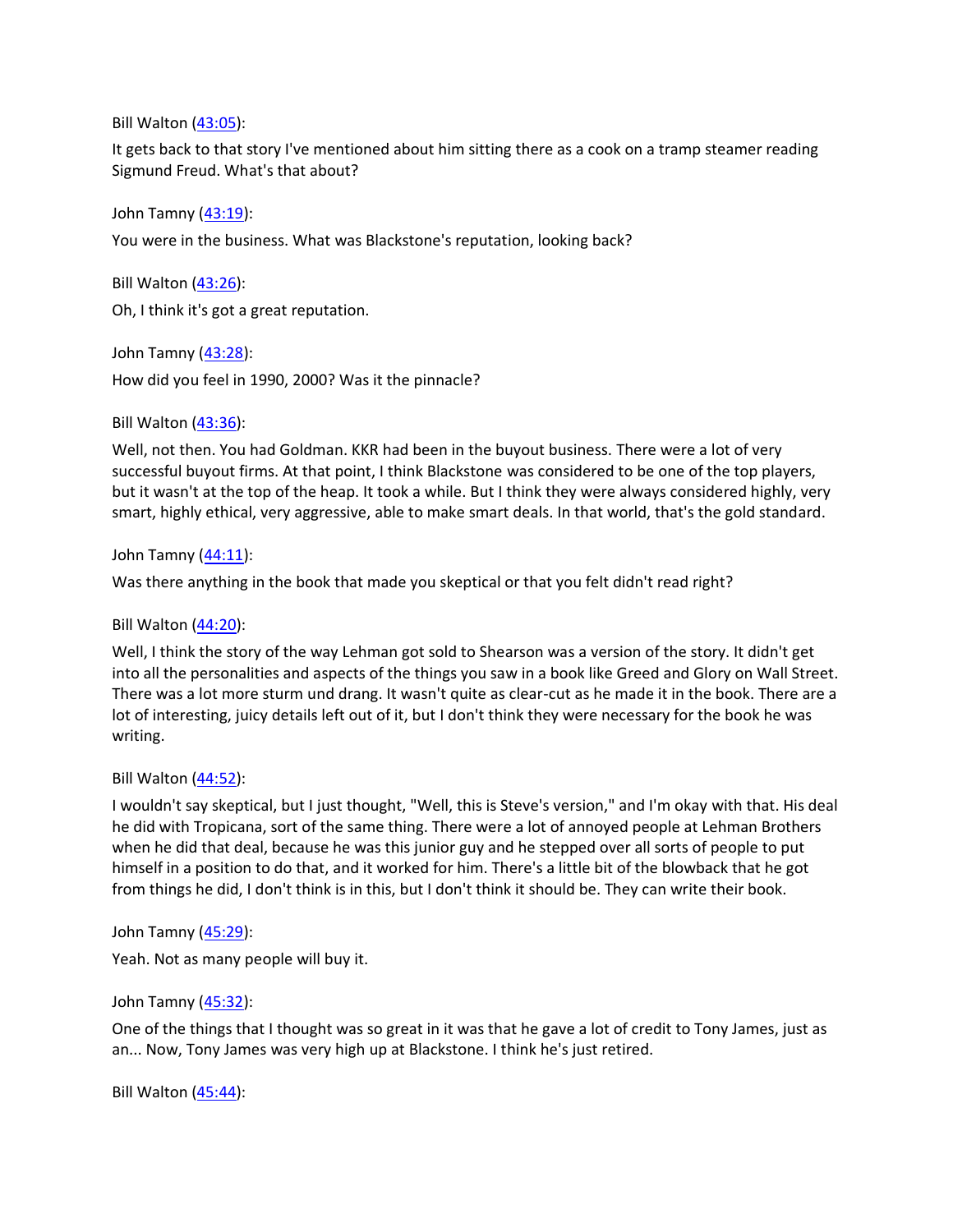He ran it. He was the day-to-day-

John Tamny [\(45:45\)](https://www.rev.com/transcript-editor/Edit?token=MioWZk5QX7PaiEbthDvwoGcSg6Bc6_VF6wRNIombJKXmLpZd9NwP7CscqeTL63JJSFyfMmuhv1JTKFuW-J0jNvWKM2E&loadFrom=DocumentDeeplink&ts=2745.39):

Yeah, tip-tip top. One of the things that I underlined was that Tony James said, "Success breeds arrogance and complacency." It's something that Howard Marks at Oaktree Capital has similarly said, that the seeds of recession are actually laid during the good times and the seeds of recovery are laid during the bad times. I liked that he threw such bouquets to some of the other people. He must be a great hirer.

Bill Walton [\(46:22\)](https://www.rev.com/transcript-editor/Edit?token=QH-WSCE8lOOkWYV4LffMDXPeknHnZ745O6TLpSBPhA6CaCbmHYCm3U1eux5J3CZpb9Pf0RVnoViti1e7rDXQLNONECY&loadFrom=DocumentDeeplink&ts=2782.51):

Schwarzman?

John Tamny [\(46:23\)](https://www.rev.com/transcript-editor/Edit?token=mFY1W_hJfbf65tyiV5ZbBUcipM1hhwEQFW8smTLmkj7ivdc4UMTRiZOKlRscFdJIh5R-Wi_AkrlG7MrALq7lNyf7y3s&loadFrom=DocumentDeeplink&ts=2783.06): Yeah.

## Bill Walton [\(46:23\)](https://www.rev.com/transcript-editor/Edit?token=PvDb4_wL3krqAHvFSDKsQarW27PBylXpMn-9sBVdMLGJUiQhPswtsMSxB6p-KWxh0IRG2knhtKll3ipuMueUGxVR6g0&loadFrom=DocumentDeeplink&ts=2783.93):

Oh yeah. I think he is. What's not in the book are all the mistakes I'm sure he feels that he made, but why get into it? He talks about the people he hired who turned out to create big parts of his business.

# Bill Walton [\(46:38\)](https://www.rev.com/transcript-editor/Edit?token=HDwnmoTiUmR05f-AM6WB5os1tQXSmDTXnkpxeuTt8mGeIR192RIy_7Ft1zl0O3v_AtRxff-l7jIxNjQurqihEIWs7Z8&loadFrom=DocumentDeeplink&ts=2798.64):

The thing that was interesting to me was when he had the first strategic plan for Blackstone right at the beginning, he said, "We're going to be in the advisory business," which is what Pete and Steve had been doing forever there, big deals, very, very, very respected, "and we're going to be in the buyout business." This is this \$1 billion fund that they... They must have had a... I think probably the way Steve got that sold is, "We may not have the specific skills you're talking about, but we know how to find those people. We've worked with this person and that person, and they're all going to be part of this," and he executed on that.

## Bill Walton [\(47:20\)](https://www.rev.com/transcript-editor/Edit?token=qI5qvWtoJsGx4lU2ls6Nz6qAdNkA370s-Z2I9ZX0s2H8ups59Gsm8RKl_O6Umoee95pzwScLY7NBk9RK-6UXo5fUcdQ&loadFrom=DocumentDeeplink&ts=2840.35):

Then there was this third part of the plan, where he said advisory buyouts and other ventures. He proceeded very opportunistically trying to find related industries where he could get the right people with the right opportunity. He didn't shut that down. You can be guilty in the business "let's just stick to what we know." Instead, he was looking at hedge funds or the real estate business, residential housing, all these things, that if you'd looked at Steve Schwarzman in 1985, you would've said, "What do you know about that?" But he had the intellectual curiosity and interest, and this sounds a bouquet, but I'm impressed. What's he have, 500,000 employees now? I don't know, \$10 billion? I don't know what the revenues are.

## Bill Walton [\(48:17\)](https://www.rev.com/transcript-editor/Edit?token=sPjujVjWG2fK3kzb04hdazuhYATP3PyiKbNm7UrHnXOL1QoBMBeY5MU0PIG0mY-dGyDb_9qs0CP1vL1yVTvsuQVW_Uc&loadFrom=DocumentDeeplink&ts=2897.4):

I think the way he built it, finding, as he calls them, 10s, and also finding businesses that were adjacent to what they already knew, but would add something new to their knowledge base, allowed them to make much better decisions than a lot of people who cut themselves off from those new opportunities. I think there's a lot to learn from that.

John Tamny [\(48:42\)](https://www.rev.com/transcript-editor/Edit?token=88g8b5Sq85I8trjG8wFxiv-u58kfgHP6ph79urhpqUUbCb19VZwrO9HX9n89vBP6I0otHlM88jRq7NLf3m7NdYah_r0&loadFrom=DocumentDeeplink&ts=2922.86):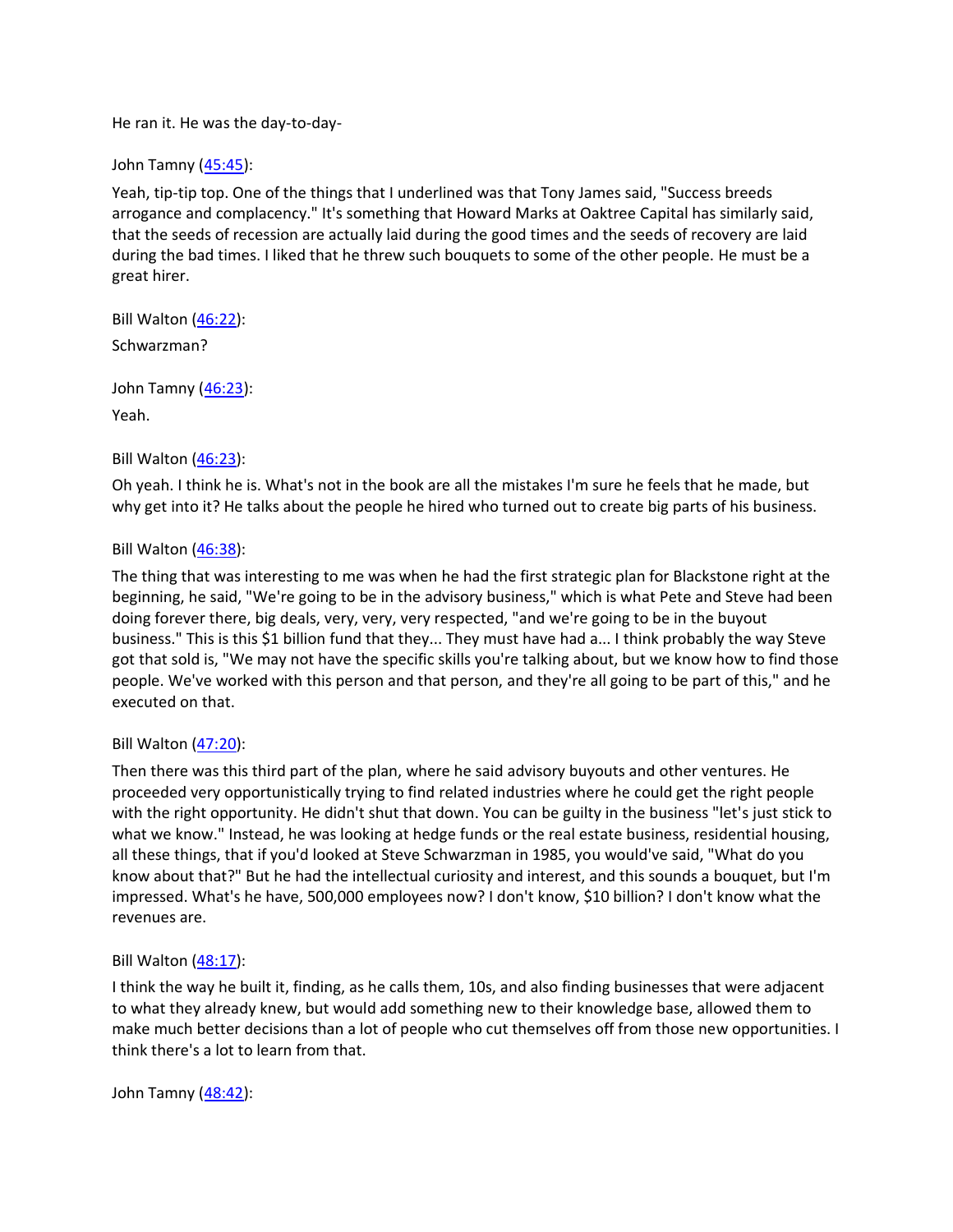What do you think drives him? You can't spend all this money. What do you think... He's still doing this. What do you think drives him?

Bill Walton [\(48:50\)](https://www.rev.com/transcript-editor/Edit?token=Rd07fK0iXu6zkh2DDYEfJr95E2sMESf3yWKd2O7E2Kysw-1Vs9va8zyO7pc_1ndFj_7Np-JF9GmtE5XZHsfU8_du69o&loadFrom=DocumentDeeplink&ts=2930.85):

Well, you remember the story DLJ wanted to hire him-

John Tamny [\(48:54\)](https://www.rev.com/transcript-editor/Edit?token=pXyuHGiZK4CGc4MFOizYN0SRsTcaQww5Iv6Zqn-AYElIowjRj_v5vy2-jm6dUa77jGOQmEW2G5e37oa7XpPeSmwdiY0&loadFrom=DocumentDeeplink&ts=2934.09):

Yeah.

Bill Walton [\(48:54\)](https://www.rev.com/transcript-editor/Edit?token=6r0Yf4FUy6PZgNB46vj8nHYE5_0DpRND85jWoan9C9lxpr2-C5W3iYXDaoJ_eO8WzaMU34VGSD5V0FtpJiJ0oiLljK4&loadFrom=DocumentDeeplink&ts=2934.53):

... out of Yale? He was talking to the top partner. The top partner says, Bill Donaldson, or whichever one, "Steve, you're amazing. We want to hire you. You're just out of Yale, \$10,000." Steve said, "Well, I won't come to work for you for \$10,000." "What? You're kidding."

### Bill Walton [\(49:18\)](https://www.rev.com/transcript-editor/Edit?token=AMJN0s7kKfH5AvFtRDbKZDwV-5NhlRtNKVhkvJf6d5jU_XI_SzEiDr0aqeUHaRF9g4bLkydRZc3rrCExXy_QwmYV5Aw&loadFrom=DocumentDeeplink&ts=2958.05):

He said, "No. I heard that somebody else from Yale got an offer for \$10,000, and I want mine to be \$10,500." He said, "I won't take the job unless you do it," and so he left. I guess three days later, they called him back and said, "Okay, we'll pay you \$10,500." Who has that?

### Bill Walton [\(49:38\)](https://www.rev.com/transcript-editor/Edit?token=GFdUXJnxAeAjPD4QmEadIthVrr20rihApOcihGv6mb7QS0KaBOM_0CXDvEXNLs-QYzCwLDK9WVgDDh3LIf0FcAOObTw&loadFrom=DocumentDeeplink&ts=2978.59):

He wants to be the very best, the very biggest numbers. You can see that with MIT. I don't know what other places he's endowed, but he's dropped about \$150 million into all these prestigious universities. I think it really matters to him. In his 14 pages of acknowledgements, he's got the president of France and Kissinger and-

John Tamny [\(50:05\)](https://www.rev.com/transcript-editor/Edit?token=rlg0YfCP3nidmkSqKQac5PqEsb6irKi3SRHnl4uBsAeXM67mbKimFlhXPblND2oDRAz1SHgpe1YKLMOw_ZcEBvcG78s&loadFrom=DocumentDeeplink&ts=3005.32):

Yeah, he's well-connected.

## Bill Walton [\(50:07\)](https://www.rev.com/transcript-editor/Edit?token=viV0TIZGyrI_sERDtk-X2PqAzKdqy14VqfdPuSBmji8ZkI4lErcq7N-igrygjV-gN2QbZbJPCVKmjPJTYrdQtZcYqWY&loadFrom=DocumentDeeplink&ts=3007):

... Colin Powell and all the five presidents. It's a long list of people. He's very interested in being a player at the highest levels. I have less appetite for that personally. But I think if you want to know what drives him, it's to be the best among the best.

#### John Tamny [\(50:26\)](https://www.rev.com/transcript-editor/Edit?token=xW9daVRubNWEG_oKSkizw4seR14H1w-FGbatb5AbAP1luuqtLgEgLkrWBTHGUUUOLb5PrJxCmuru-k3VlAaPU38Cy5g&loadFrom=DocumentDeeplink&ts=3026.97):

Ken Auletta, he didn't write this in Greed and Glory on Wall Street, but he wrote about New York City. He said, "It's the final test for the talented." I would have to believe that he wants to... His final test is to be the richest person in the most important city on Earth, and I think he's close, if not there, at this point. Just a remarkable man.

#### Bill Walton [\(50:48\)](https://www.rev.com/transcript-editor/Edit?token=7ogGIXJrpo1ecKl4_DvCzajQQiinm1R7qHNM2v6el4DGM0UmuZnb_yx7CeT0jzB05JM90ejZKQA6f42ilHxeiA9D3tM&loadFrom=DocumentDeeplink&ts=3048.91):

Yeah. I have met Steve. I haven't seen Steve in years, but I would bet Steve could be pretty prickly at this point. He's got like 53 people that work for him personally. But that's okay. That goes with the territory. I don't begrudge that-

John Tamny [\(51:10\)](https://www.rev.com/transcript-editor/Edit?token=K_hgsRGHo7HvuwmDYxfK6Qsth88AiutNdEBDrGMwWJQXVPVYCWV8eIxZEGbt-M-5B72qidDmq_VJwW5g3fZMys6pG4k&loadFrom=DocumentDeeplink&ts=3070.02):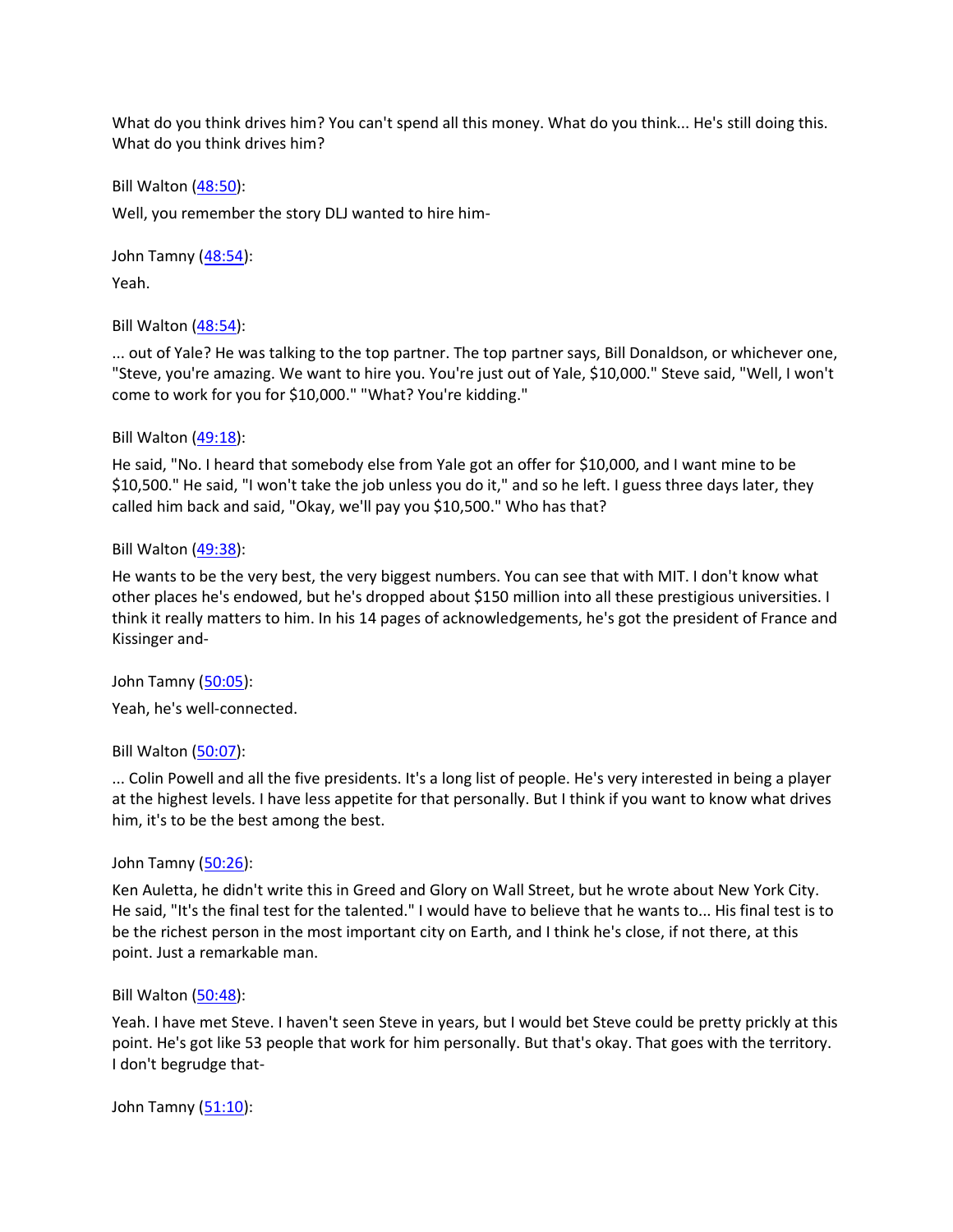You can't be him unless you're prickly.

Bill Walton [\(51:12\)](https://www.rev.com/transcript-editor/Edit?token=pAAOh90ZxHVgLQckFEeJwZ5nxJWGimFsGVgi7cywvqlCdYxxbbxKP49L2jwtRxbPbVn-oP4M0vDL97-0QMclrNcIYQY&loadFrom=DocumentDeeplink&ts=3072.25):

You, of all people, who admire success for people who create biggest things like that, their trappings go with it. I think Steve likes the trappings.

John Tamny [\(51:21\)](https://www.rev.com/transcript-editor/Edit?token=_F7iq1Dte2aCfVPs0EMyWdWXZAaASOVC1AU7Z6Q-H70I1bz7XThnC7N5wE5U-0YUX3uShfpwwek_jCWKoJ84l3nyYVc&loadFrom=DocumentDeeplink&ts=3081.2): I hope so. Yeah. I just-

Bill Walton [\(51:23\)](https://www.rev.com/transcript-editor/Edit?token=WeUh8nHDpJMRw8FMbfY2hNId9QTSdS9aaeapiCKew3ApKsY-T7H5fqIsAZi-HpLaPDt3g4ss7KbuuzYwQ_Z7sOLXR-g&loadFrom=DocumentDeeplink&ts=3083.05): Why don't we get some-

John Tamny [\(51:24\)](https://www.rev.com/transcript-editor/Edit?token=a-FEXvh0YeZZwzL0okuToT2Ndul6FI0hbPBC_4-L_5ENV3gbZnfmcXEp9-80wcaZ55-v0nD4RctLj0e3gRHt2gomHW0&loadFrom=DocumentDeeplink&ts=3084.21): ... want to follow him around.

Bill Walton [\(51:25\)](https://www.rev.com/transcript-editor/Edit?token=Vk5dRwJHhqDsRePaaY5ZH-FG_MZZjrInnJ9xo6-JjXu3Hlk9UfvV1hXKOoTLuVLoKCRitb_dJoacwz-tADKBViUGelo&loadFrom=DocumentDeeplink&ts=3085.1): I could use a few more trappings.

John Tamny [\(51:25\)](https://www.rev.com/transcript-editor/Edit?token=_n3nk7HUIavs-fG6GRwFLxgWeGcmGunDQJ1aWi25pFa1KZub51n9niLH9Rh_MY9qBWWUhIFTrZA2RZ5HqndzkRxei90&loadFrom=DocumentDeeplink&ts=3085.76): Yeah. No, I want to see it all.

Bill Walton [\(51:29\)](https://www.rev.com/transcript-editor/Edit?token=Xq9eE-ZM7kvpmtz-c6kbqEvIloT8AOSZDwRixX4oh6N7zD9pgk_m7Z0VEt11kcIiBWqfFaiMNW5EyNwBpqIMGjh3sC0&loadFrom=DocumentDeeplink&ts=3089.47): Well, John, how have we done on your questions? Are we-

John Tamny [\(51:31\)](https://www.rev.com/transcript-editor/Edit?token=diKjv98VaL6S2nQO46RpGpOcZIW_vlwJLzN28ZjvNgnkx2hcu76U4uNm5E8QSegzcRk4b8EQGUyVz52ZBTYGMPMpAYg&loadFrom=DocumentDeeplink&ts=3091.97): Oh, we could ask so many more.

Bill Walton [\(51:33\)](https://www.rev.com/transcript-editor/Edit?token=EuY0k-qCXMzipsUlmTz9XKPCfGYOSuHPgM0cgC4q9WzJqFgLigwUgywVHCNU_3uPeFNd87jScZxmrsGIraQZmhYqIwY&loadFrom=DocumentDeeplink&ts=3093.07): I know. We can keep going.

John Tamny [\(51:35\)](https://www.rev.com/transcript-editor/Edit?token=xcWVXS6K2QtYgryhSBpkYd-ZoyxDq1CThYB-OK2g_CPDimJE0F6fqyN0UblY-oiIUdMgUEBhVvYRMa_Nigl_-Yn1Ir4&loadFrom=DocumentDeeplink&ts=3095.92):

I hope I asked the right ones, because there's so many things that... You've got to have so many opinions on this book. This was fun, though.

Bill Walton  $(51:45)$ :

Well, I found it really enjoyable, and it was a great summary of a lot of things that I think people ought to know about. If you want to understand how private equity works, this would be a good place to start as well.

Bill Walton [\(51:59\)](https://www.rev.com/transcript-editor/Edit?token=rrFX2i2FxCo9wOGYZoOPx9cFOyoZBSpLCQaHbQJ8GBpROnImJt-X1vVEpAT9F8GZFu4RKaLEn1EChl55KwcG3_XKihE&loadFrom=DocumentDeeplink&ts=3119.35):

This has been, alas, The Bill Walton Show, and we're here with my favorite guest, Bill Walton.

John Tamny [\(52:06\)](https://www.rev.com/transcript-editor/Edit?token=4LlkuInNq04TFEJ_8scpFF9TDe-clqmtUciMhcU4frT0olOkWa5wTFGKPjnX3nY3cY4EWT7Jy3EgOpiq5xtNkErs_xc&loadFrom=DocumentDeeplink&ts=3126.56):